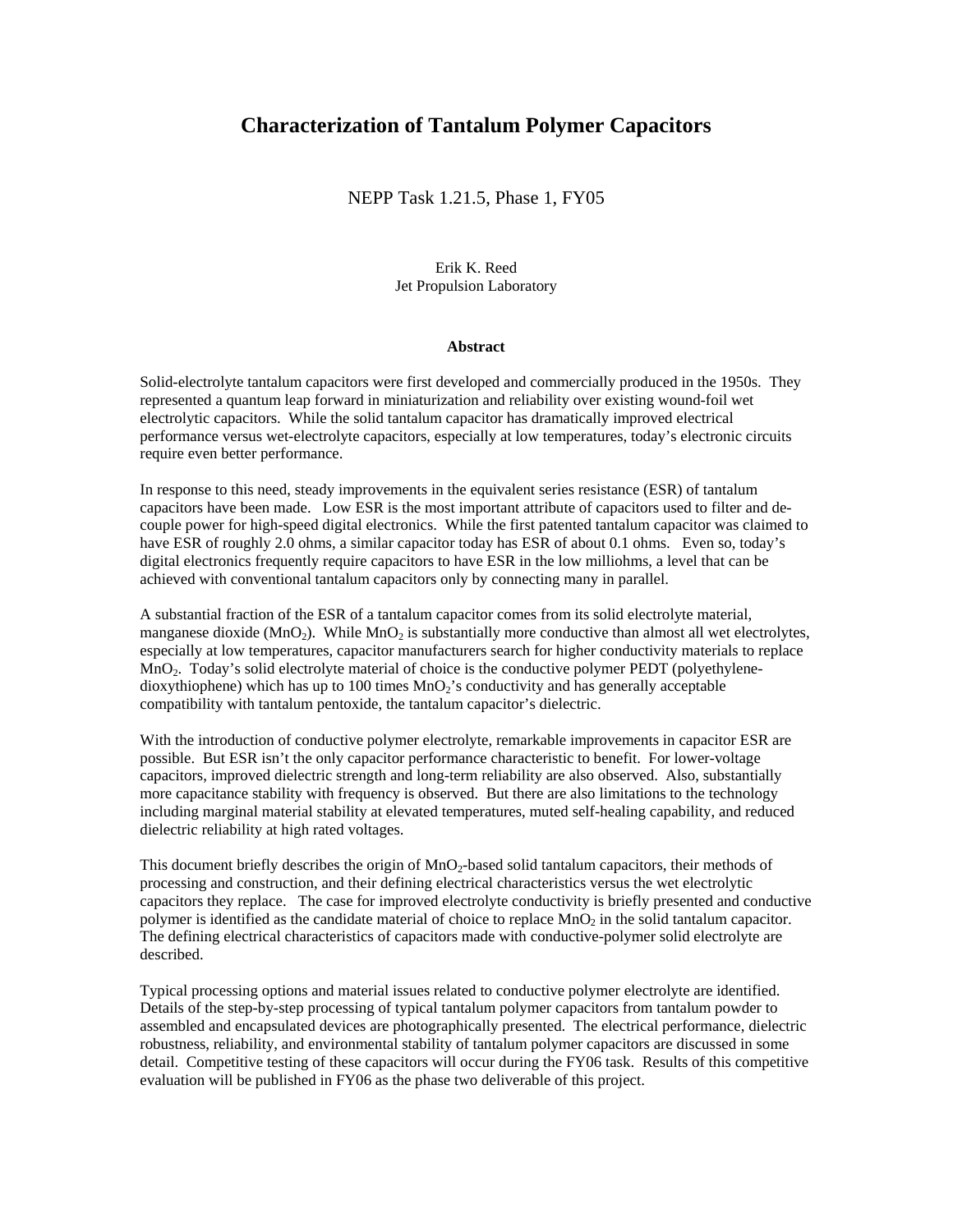# **Introduction**

The solid-electrolyte tantalum capacitor was invented by Bell Laboratories in the early 1950s as a miniaturized, low-voltage support component for circuits employing their newly invented transistor. Before this invention a few tantalum capacitors were manufactured from tantalum foil, but almost all electrolytic capacitors were made from etched aluminum foil. Wet-electrolyte aluminum electrolytic capacitors provided substantially more capacitance per unit volume than other capacitor technologies of the time, but they were dramatically bulky by today's standards. Some of the bulk resulted from the need to operate at the relatively high voltages of vacuum tube circuits (> 100Vdc).

Whether tantalum or aluminum, these first-generation metal-foil electrolytic capacitors all employed wet electrolytes to make the electrical connection from the circuit to the negative side of the capacitor's dielectric. The positive electrical connection was made directly to the metal foil upon which the metaloxide dielectric was grown by electrochemical anodization. The foil was typically chemically etched prior to anodization to increase its surface area and thereby increase the capacitance of the finished capacitor.

One consequence of making the negative connection to the dielectric with a wet electrolyte is poor lowtemperature performance. This is true because electrolyte conductivity falls at low temperatures as charge carriers become less mobile. Another problem is that the wet electrolyte can slowly escape from the capacitors, causing them to gradually go open-circuit. Though big improvements have been made over the last half-century, these two problems still cause trouble for wet-electrolyte, wound-foil electrolytic capacitors.

#### A New Kind of Capacitor

The scientists at Bell Labs realized that low-voltage transistorized circuits not only promised significant miniaturization, but also promised higher reliability than was possible with vacuum-tube circuits. They also saw the need for smaller, more reliable capacitors to complement the transistors. Their solution was a capacitor physically different from anything seen before.

This capacitor was made with tantalum instead of aluminum. But instead of chemically etching tantalum metal foil to increase its surface area prior to growing the insulating dielectric film on it, as is commonly done with aluminum electrolytic capacitors, the surface area of the tantalum metal was increased by a different method. The surface area was increased by compacting finely-divided tantalum powder into a porous slug and then carefully sintering the powder particles together at high temperature while maintaining much of the slug's porosity. After this sintering step, the dielectric film was electrochemically grown on the porous slug's internal and external surfaces. The result was a compact element with dielectric grown on a remarkably high surface area, much higher than could be achieved in the same volume by etching tantalum foil. This was the first substantial innovation of Bell Labs' capacitor, but not the only one.

In conventional wound-foil electrolytic capacitors, the exposed negative-polarity surface of the dielectric is contacted with a wet or gelled electrolyte which provides the electrical path from the dielectric to the external circuit. The electrical path the external circuit is completed via a nearby high-surface-area etchedfoil cathode that also contacts the electrolyte. It is possible to make the negative connection to the dielectric of a porous-slug tantalum capacitor in a similar fashion using wet electrolyte and a high-surfacearea cathode. Indeed "wet" tantalum capacitors are made this way. However, such construction does not solve the problem of poor performance at low temperatures, or the possibility that the electrolyte may escape from the capacitor over time (it should be noted that modern, hermetically-sealed wet tantalum capacitors are very reliable and rarely leak, but they are also relatively heavy and expensive).

The second substantial innovation of Bell Labs' capacitor was the use of a dry or solid electrolyte in place of the wet electrolyte used in conventional wet electrolytic capacitors. The exposed negative surface of the tantalum capacitor's dielectric is contacted by coating it with the semi-conducting crystalline solid, manganese dioxide  $(MnO<sub>2</sub>)$ . This is accomplished by dipping the porous slug into manganous nitrate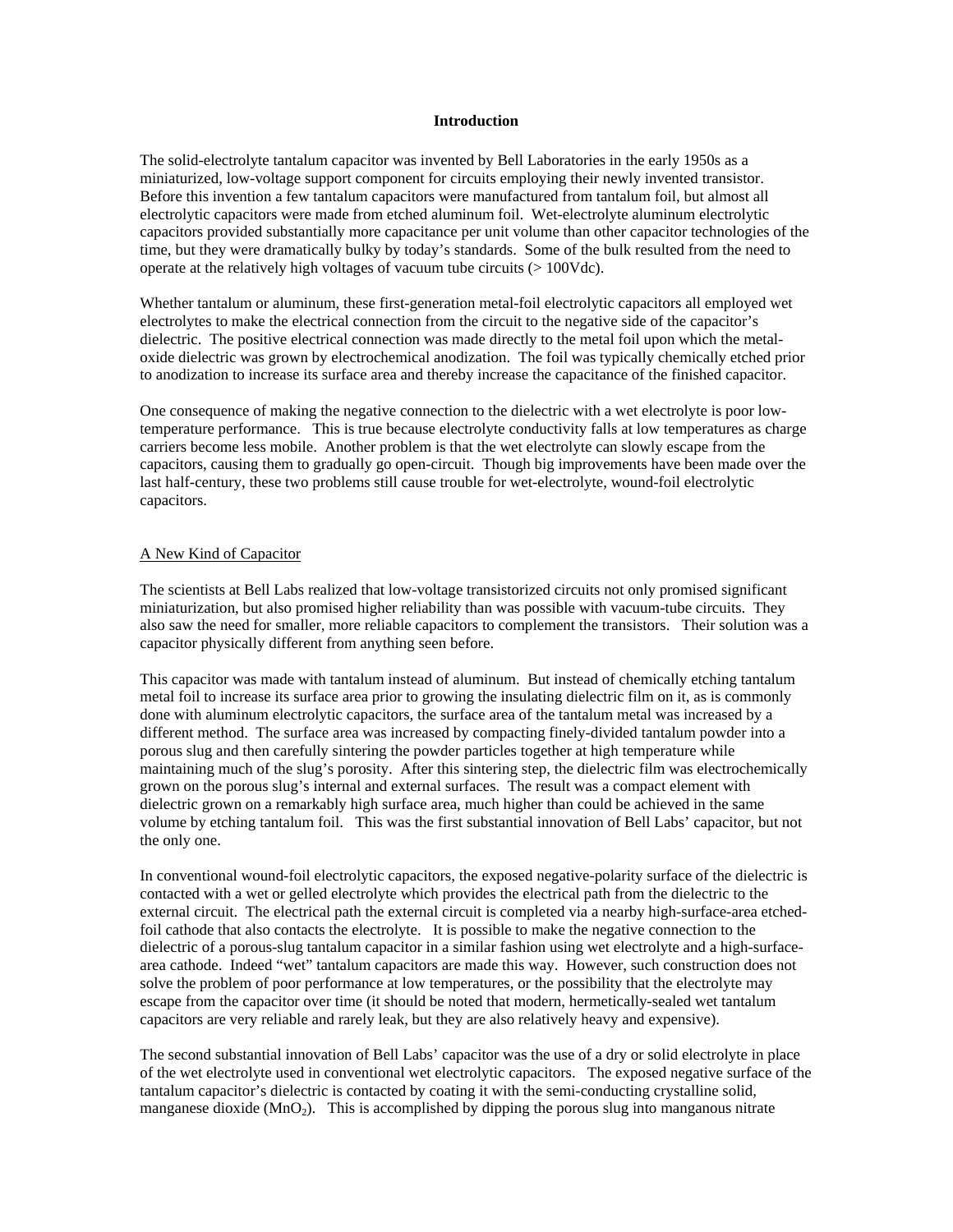solution and then heating it to convert the liquid manganous nitrate that contacts the dielectric into solid MnO<sub>2</sub>. To facilitate good internal coverage, the concentration of the manganous nitrate solution is kept low, and many dip and convert cycles are usually required to adequately contact the dielectric. The end result is a solid and dry functional capacitor element composed of tantalum metal as one electrode, highquality dielectric, and another electrode,  $MnO<sub>2</sub>$ , contacting the other surface of the dielectric. However,  $MnO<sub>2</sub>$  is not a material easily connected to external circuits, so a few finishing steps are needed to make a practical capacitor from the functional capacitor element.

Once the dielectric's surface is so contacted, the externally-exposed  $MnO<sub>2</sub>$  is covered with a finely divided carbon layer which is then covered with a conductive metallic shell. This outer shell facilitates a lowresistance negative connection to the external circuit via a metallic terminal. The positive connection is typically made by welding a metallic terminal to a stub of tantalum wire that is connected to the metallic surface of the porous tantalum slug. These terminal connections were accomplished with wire leads in earlier tantalum capacitors, but have evolved into surface-mount-compatible terminations in recent years. The finished capacitor is then covered with a protective case.

Not only was the new tantalum capacitor smaller, but it also had better electrical performance and reliability than the existing wet electrolytic capacitors. The small size resulted from the pressed, porous slug made of finely divided tantalum powder. The improved reliability was mainly achieved because the  $MnO<sub>2</sub>$  electrolyte couldn't escape or "dry out."

The first process for manufacturing commercially viable tantalum capacitor was patented in 1960 by Richard Millard of Sprague Electric Company. The patent application was filed in 1955, not long after the device was described by Bell Labs. A significant improvement patented by Millard was the "reform" step in which the dielectric of the capacitor was repaired after each dip-and-convert cycle of  $MnO<sub>2</sub>$  deposition. This repair was accomplished by application of voltage while the capacitor element was immersed in a suitable electrolyte. This process improvement dramatically reduced the leakage current of the finished capacitors. Millard also described ranges of temperature and time for the  $MnO<sub>2</sub>$  deposition process that improved total achieved capacitance and lowered ESR.

A copy of the Millard's drawing of the patented capacitor appears in Figure 1. Visible in Millard's drawing are the fundamental construction details described above: central porous slug with dielectric coating filled with  $MnO<sub>2</sub>$  (10 and 11), positive leadwire connected to the slug (12), outer  $MnO<sub>2</sub>$  coating (14), carbon coat (16), outer metallic electrode (18), negative leadwire (20), and protective case (22).

A schematic drawing of the tantalum capacitor element of Figure 1 appears in Figure 2. The tantalum powder particles are simplified to spherical shape, magnified, and arranged in simplistic fashion to exaggerate the porosity available for impregnation with MnO<sub>2</sub>. The particles are shown partially melted together and to the tantalum wire to form a continuous metallic structure. Dielectric appears on the exposed surface area of the tantalum metal and the dielectric is covered with  $MnO<sub>2</sub>$  both inside and outside of the porous structure. The external surface of the  $MnO<sub>2</sub>$  is covered with a layer of carbon and the carbon is covered with a metallic coat. Sprayed copper was a preferred metallic coating in Millard's patent, but he also mentioned zinc, tin, silver, and gold as suitable alternatives. In contrast with the schematic drawings of Figures 1 and 2, a high-magnification picture of the actual internal structure of a tantalum capacitor element appears in Figure 3.

Conventional MnO<sub>2</sub>-based tantalum capacitors are constructed in substantially similar fashion today. The most notable differences involve today's use of highly pure, more finely divided tantalum powder for increased surface area (higher capacitance) in a given volume, use of silver-filled paint for the metallic coating, and use of the "chip" packaging configuration which lacks conventional leadwires but instead has short surface-mount terminations. Some typical high-reliability military-style surface-mount tantalum chip capacitors appear in Figure 4. A more detailed description of the materials and assembly of modern tantalum capacitors appears in a later section.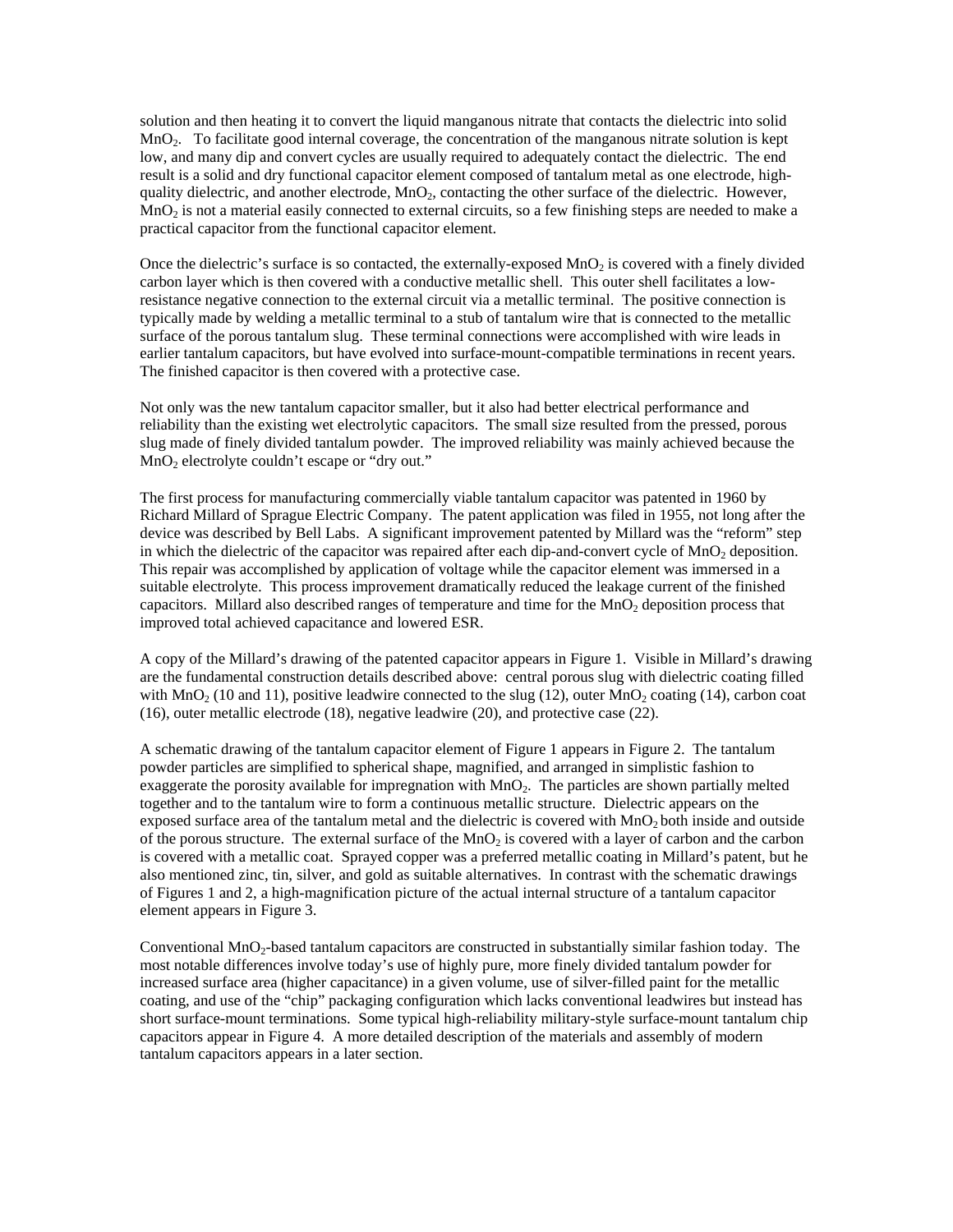

*Figure 1. Patent Drawing of First Commercially Viable Tantalum Capacitor.* 



*Figure 2. Schematic Drawing of Tantalum Capacitor Element of Figure 1.* 



<sup>1989</sup><sup>1989</sup><br>*Figure 3. Actual Internal Structure of Tantalum Capacitor Element (Photograph Courtesy of Bayer).*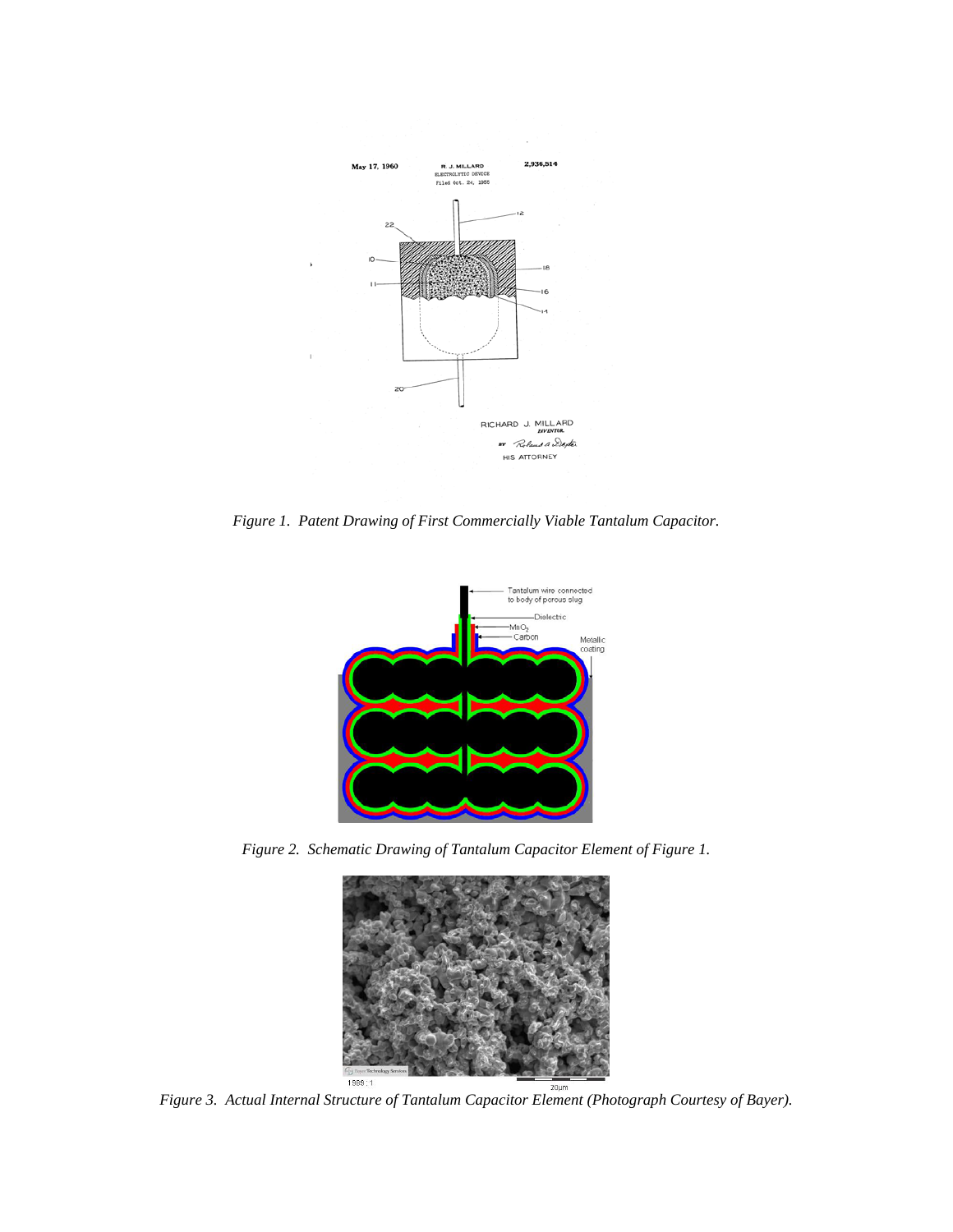

*Figure 4. Modern Surface-Mount Tantalum Chip Capacitors.* 

# **Defining Characteristics of Conventional Tantalum Capacitors**

The compelling characteristics of tantalum capacitors are small size, high reliability, and good parametric performance over broad ranges of frequency and temperature. As mentioned earlier, the small size of tantalum capacitors results from the porous pressed powder structure of the capacitor element. Modern tantalum capacitors are fabricated from powders that can deliver very high electrical charge storage characteristics when compared to other competing capacitor technologies.

### Volumetric Efficiency

Tantalum powder "charge" is specified as a capacitance-voltage product called CV. A typical high-charge powder might be advertised as having 50,000 CV/gram of charge. What this means is that under ideal circumstances, one gram of this powder should be sufficient to produce a capacitor having a product of capacitance times dielectric formation voltage of roughly 50,000 µF-volts. The dielectric formation voltage is the maximum voltage achieved across the dielectric when the dielectric is created on the exposed surface of the tantalum metal during chemical anodization in a suitable electrolyte. During dielectric formation, tantalum ions and oxygen ions unite and "form" the dielectric tantalum pentoxide after they travel to roughly the midpoint of the existing oxide layer under the influence of an applied electric field.

If such a 1-gram capacitor element made from 50,000 CV/g powder had dielectric formed to 50 volts, it should ideally achieve a capacitance of 1000 $\mu$ F. Since the dielectric formation voltage is roughly 3-4 times the final rated voltage of the capacitor, this would be roughly a 16V rated tantalum capacitor. Unfortunately, it's difficult to achieve the advertised charge and still have a reliable capacitor, but it's not uncommon to achieve a substantial fraction of the advertised charge.

Early tantalum capacitors were made from powders having fairly low charge, roughly in the neighborhood of 1000 CV/g. Such powder could be used for making capacitors with fairly high rated voltages ( $>50V$ ). Some modern powders claim to exceed 100,000 CV/g, but are limited to use at relatively low voltages because the powder particles are so small that formation of the dielectric consumes the tantalum that connects the individual particles together when the formation voltage exceeds a predictable value. Nevertheless, low-voltage capacitors with remarkably high capacitance are now possible, and development of even higher-charge powders and processing methodology continue.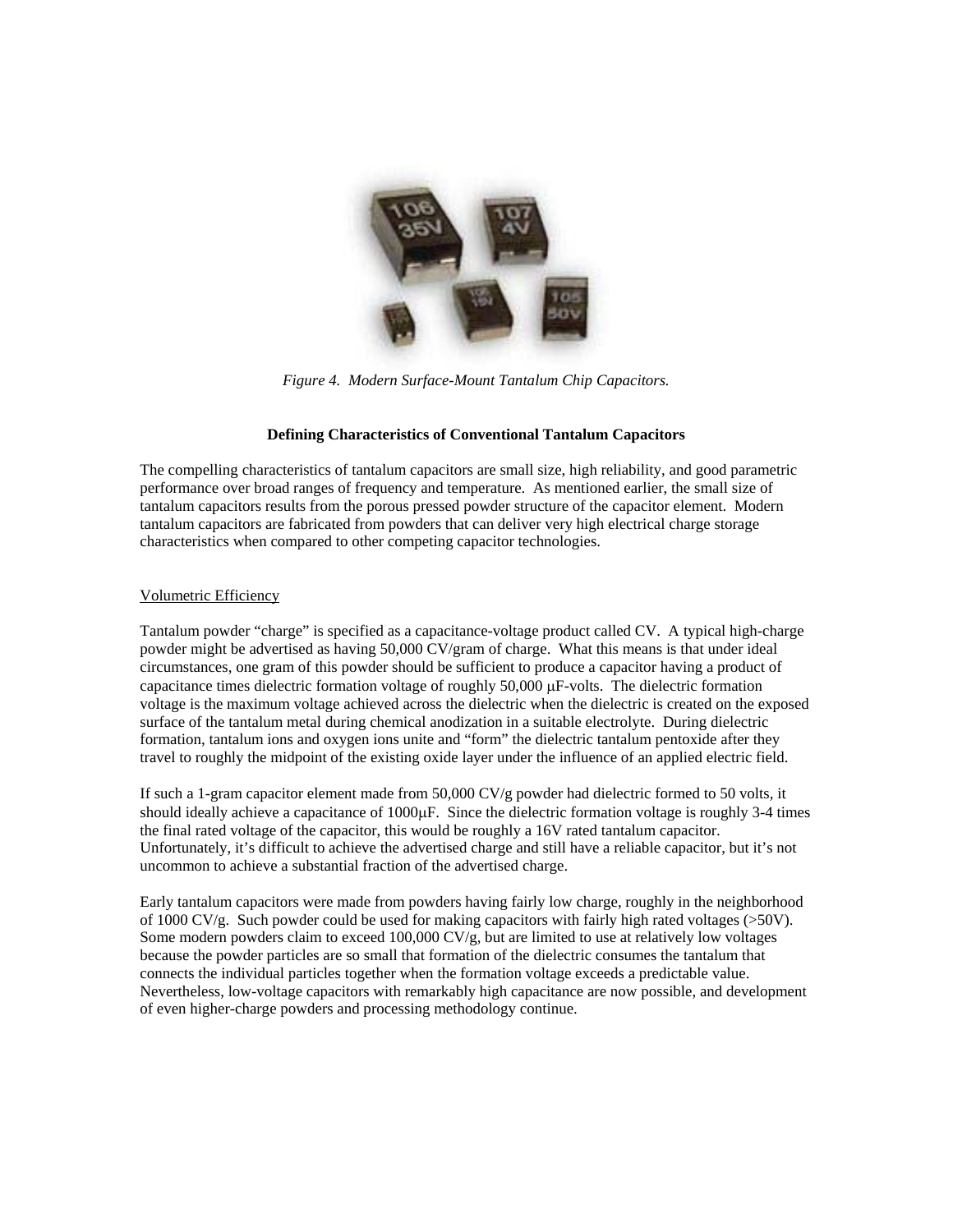# **High Reliability**

It was stated earlier that much of the reliability improvement possible with tantalum capacitors was due to the use of solid electrolyte that couldn't escape from the capacitor. This is certainly true in comparison with wet-electrolyte aluminum capacitors which have predictable wearout based on the leak rate of the package seal. But there is another factor contributing to the good reliability of tantalum capacitors. This factor is the inherent self-healing properties of the  $MnO<sub>2</sub>$  dielectric coating.

There are two different ways that MnO<sub>2</sub> promotes self-healing. First, there is a thermodynamic tendency for oxygen in the dielectric to slowly diffuse into the pure tantalum substrate metal that supports it. This tendency is encouraged, exponentially, by temperature and the presence of electric field in the dielectric. Of course the presence of electric field is the normal condition for operating capacitors. Oxygen vacancies resulting from this oxygen diffusion degrade the insulating properties of the dielectric and lead to increased leakage current and ultimately to dielectric breakdown.  $MnO<sub>2</sub>$  is an oxygen rich material that readily supplies oxygen to the dielectric to replace oxygen lost to the substrate via diffusion. Thus  $MnO<sub>2</sub>$  impedes this degradation mechanism, improving reliability.

Second, MnO<sub>2</sub> can be converted into a less conductive oxide, typically Mn<sub>2</sub>O<sub>3</sub>, upon exposure to high temperatures, generally higher than 450°C. Very high local current densities exist at small flaws in the dielectric (cracks, impurities, etc.) when voltage is applied to the capacitor. The result is localized heating of the dielectric. This heat is conducted to the  $MnO<sub>2</sub>$  coating, converting it into the less conductive  $Mn<sub>2</sub>O<sub>3</sub>$ . This process limits the local current flow and "heals" the flaw site.

# Improved Electrical Performance

It was mentioned earlier that a weakness of wet-electrolyte capacitors is poor performance at low temperatures as the electrolyte becomes less conductive. The capacitor characteristics directly affected by low electrolyte conductivity are capacitance roll-off with frequency, dissipation factor, and ESR.

Because of the porous slug structure of the tantalum capacitor, electrical signals from the external circuit must be conducted to the inner parts of the capacitor's structure through the electrolyte. AC voltage drops occur along the way in the electrolyte's resistance and these voltage drops limit the percentage of the signal that reaches the core of the capacitor. If little of the external circuit's signal reaches the capacitor's core, then capacitance that exists there is largely invisible to the circuit and the effective capacitance is reduced.

At very low frequencies, there is enough time for the capacitance inside the slug to fully charge to the externally applied voltage and all of the slug's capacitance is "seen" by the external circuit. But at higher frequencies, the rate of charging inside the slug is limited by RC time constants along the electrolyte's path, and the slug's internal capacitance cannot "keep up" with time-varying changes of circuit voltage. A good electrical model of this behavior is the RC ladder transmission line. The RC ladder model predicts a frequency beyond which the effective capacitance of the structure begins to predictably decline, a phenomenon known as "capacitance roll-off."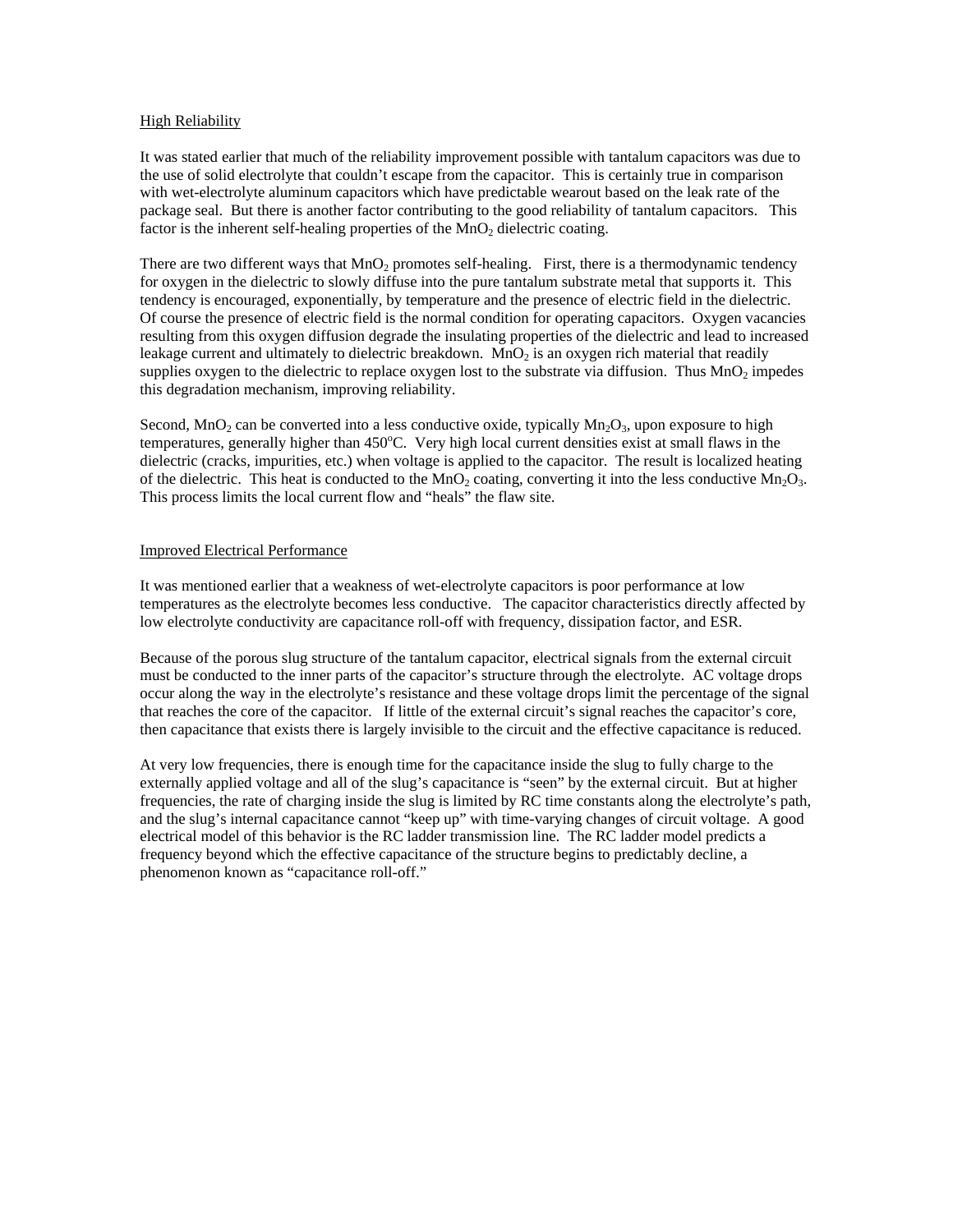

*Figure 5. Schematic Representation of the Origin of the RC-Ladder Model of Tantalum Capacitors Based on Diagram of Figure 2.* 

A schematic view of the internal structure of a tantalum capacitor element, highlighting the physical origin of the RC ladder and the capacitance roll-off effect, appears in Figure 5. Computer models of the highfrequency behavior of tantalum capacitors are based on this model with individual values of R and C chosen to reflect the specific geometry of the capacitor element in question. Such models can predict the frequency-dependant characteristics of tantalum capacitors with high accuracy.

Capacitance roll-off behavior is easily verified in the laboratory. The effect is demonstrated by observing capacitance decrease while increasing the resistance of the electrolyte, increasing the measurement frequency, or both. Alternatively, reducing the resistance of the electrolyte increases the frequency where roll-off begins. Typical wet-electrolyte capacitors tend to experience substantial capacitance roll-off above roughly 1 kHz at room temperature and at much lower frequencies at very low temperatures. In contrast, conventional MnO<sub>2</sub> tantalum capacitors have substantially stable capacitance until well above 10 kHz because of the increased conductivity of  $MnO<sub>2</sub>$  versus wet electrolytes.

Another direct consequence of the resistance along the electrolyte's path is elevated energy loss. An ideal capacitor is a perfect energy storage device and will return all of the energy stored in it. Real capacitors always have some resistance in addition to their capacitance, and this resistance is the root cause of energy loss. Energy loss in capacitors is quantified by the parameters dissipation factor (DF) and ESR.

DF is the ratio of energy lost to energy stored in the capacitor over a full cycle of applied alternating voltage, while ESR is the equivalent value of resistance that if connected in series with an ideal capacitor would perfectly simulate the energy loss mechanisms in the capacitor. Both of these parameters grow numerically as the conductivity of the electrolyte falls. At low temperatures, wet electrolytes are very poor conductors and wet-electrolyte capacitors demonstrate very high DF and ESR at low temperature.

Conventional  $MnO<sub>2</sub>$ -based solid tantalum capacitors have much better (lower) DF and ESR at low temperatures because of the improved conductivity of  $MnO<sub>2</sub>$  at low temperatures versus common wet capacitor electrolytes. MnO<sub>2</sub> still loses conductivity at low temperatures, just not as quickly as wet electrolytes do. At -55°C, DF and ESR of a conventional  $MnO<sub>2</sub>$  tantalum capacitor are not likely to degrade by more than a factor of two, but many wet-electrolyte capacitors become essentially nonfunctional at that temperature and are not generally intended for use below roughly -40°C. In contrast,  $MnO<sub>2</sub>$  tantalum capacitors retain useful performance as low as -80 $^{\circ}$ C.

The remaining essential electrical property of conventional tantalum capacitors is DC leakage current, or rather the absence of it. One important characteristic of capacitors is that they should block DC currents. Real capacitors do not perfectly block DC current, but the current that "leaks" through the dielectric is usually very small. Typical values of leakage current for  $MnO<sub>2</sub>$ -based tantalum capacitors usually fall well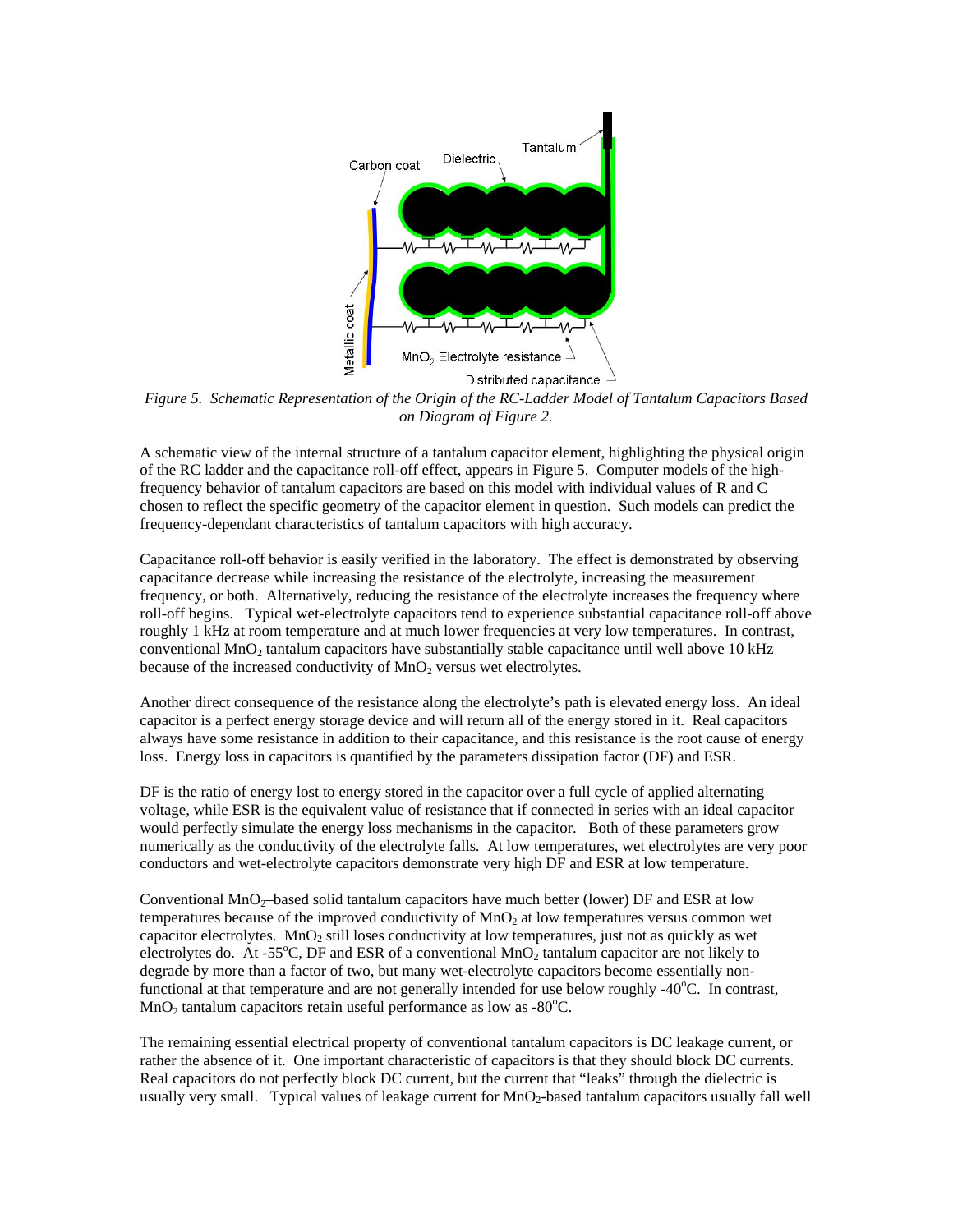below catalog limits which are commonly set at 0.01CV, where C is the capacitance in  $\mu$ F and V is the rated voltage. For example, a 100µF, 10V capacitor would have a room-temperature leakage current limit of 10µA, but would typically have a measured DC leakage at 10V of less than 1 µA. Typically measured leakage currents for MnO<sub>2</sub>-based tantalum capacitors at rated voltage range from roughly 0.1 nA to about 100 µA.

# **Defining Characteristics of Tantalum Capacitors Made with Conducting-Polymer Electrolyte**

Much was said earlier about the benefits of solid electrolytes (no loss of electrolyte over time) and of more conductive electrolytes (less capacitance roll-off, lower DF, and lower ESR). The primary reason for the existence of tantalum capacitors made with conducting-polymer electrolyte (called "tantalum polymer capacitors") is that conducting polymers are significantly more conductive than  $MnO<sub>2</sub>$ , perhaps up to 100 times more conductive. The direct benefits of this increased conductivity are lower ESR and improved high-frequency performance.

### Lower ESR

While the conductivity of some conducting polymers may be as much as 100 times higher than that of  $MnO<sub>2</sub>$ , the improvement in capacitor ESR is not this dramatic. What is typically seen is reduction of capacitor ESR by a factor of between 2 and 4. The discrepancy is due to several factors. First, not all of the ESR of a tantalum capacitor comes from its electrolyte. There are other sources of resistance, including the resistance of the tantalum, carbon, conductive metal coat, termination metal, and associated interfaces. There is even a component of ESR that comes from dielectric loss, but this is usually very small at higher frequencies. A second reason for the discrepancy is that creating conductive polymer inside a slug with fine pores is much more difficult that creating conductive polymer on the surface of a flat glass slide in the laboratory. The polymer film inside the tantalum slug must be produced one thin layer at a time and the individual layers must communicate well with each other electrically, a difficult task. This process will be described in more detail later.

In spite of the current practical limitations of the technology, dramatically low ESR has been achieved in tantalum polymer capacitors. Currently, single-anode capacitors with 100 kHz ESR under  $7 \text{ m}\Omega$  have been manufactured, and multiple-anode tantalum polymer capacitors have been made with ESR under 3 mΩ. Such low ESR in combination with high capacitance makes the tantalum polymer capacitor the fastest growing segment of the tantalum capacitor industry.

### Better High-Frequency Performance

The higher conductivity of the conductive polymer electrolyte improves the high-frequency capacitance of these capacitors. Capacitance roll-off of tantalum polymer capacitors remains low until well above 100 kHz. This characteristic substantially improves the filtering performance of these capacitors in DC-DC converters and other circuits that operate in this frequency range. The filtering characteristics of such circuits depend on both capacitance and ESR, so filtering effectiveness improves more than would be anticipated by simply considering improvements in ESR alone. Typical MnO<sub>2</sub>-based tantalum capacitors could lose up to 50% of their capacitance at 100 kHz, while tantalum polymer capacitors typically retain more than 90% of their capacitance at 100 kHz.

### Superior Reliability for Lower Rated Voltages

But low ESR in the absence of good reliability would not be very compelling. It turns out that almost all tantalum polymer capacitors have better reliability than equivalent  $MnO<sub>2</sub>$  tantalum capacitors. It is thought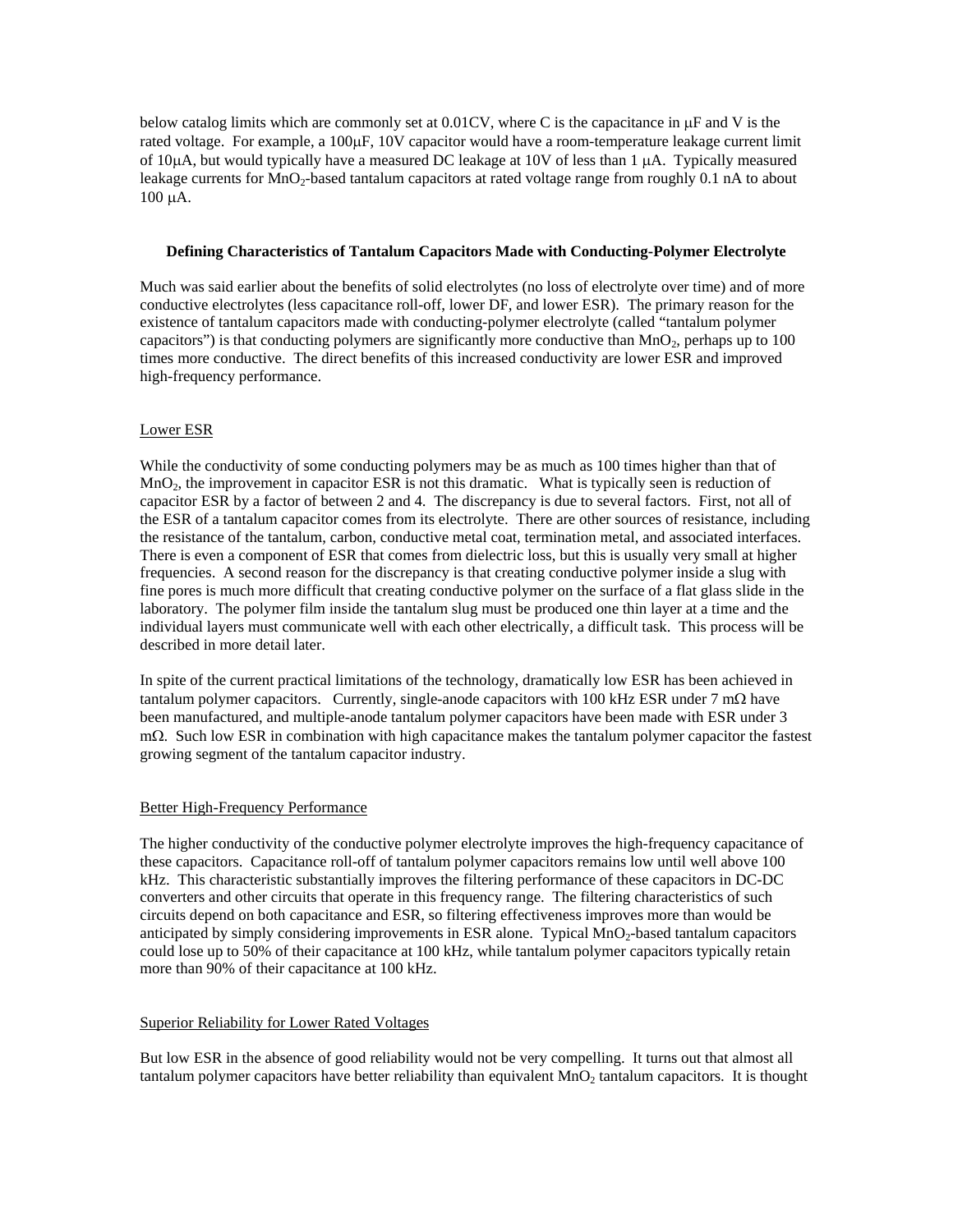that the low-temperature deposition of the conducting polymer into the tantalum slug does less damage to the capacitor's dielectric than is done by the high-temperature conversion of manganous nitrate into  $MnO<sub>2</sub>$ .

Almost all of the polymer processing is done in the neighborhood of room temperature while  $MnO<sub>2</sub>$ generation is done at temperatures in excess of 250°C and typically involves more processing cycles. The low-temperature processing and relative softness of the resulting polymer are thought to produce less damage to the dielectric than occurs from frequent thermal cycling of the tantalum slugs after the early deposition cycles of the hard, crystalline  $MnO<sub>2</sub>$ .

Two experimental observations support this hypothesis. First, the ultimate breakdown voltages of capacitor elements impregnated with polymer are higher than those impregnated with  $MnO<sub>2</sub>$  for similar dielectric thickness, and far fewer lifetest failures are observed under highly accelerated conditions (e.g., 1.5Vr @ 85°C) for tantalum polymer capacitors versus MnO<sub>2</sub>-based tantalum capacitors.

#### Some Flies in the Ointment

Unfortunately, not all the news is positive. Generally speaking, tantalum polymer capacitors are more sensitive to high temperature than are MnO<sub>2</sub>-based tantalum capacitors, their leakage current is higher, and for the higher rated voltages, the breakdown and lifetest advantages disappear. No tantalum polymer capacitors are presently rated higher than 25V and the reliability of those that are is less than spectacular.

All conductive polymers appear to be inherently less thermally stable than  $MnO<sub>2</sub>$ . This is likely the result of superior bond strength in the inorganic, crystalline MnO<sub>2</sub> versus the bond strength in organic polymers. Quantitatively, MnO<sub>2</sub> begins to break down at temperatures above roughly  $450^{\circ}$ C while common conductive polymers begin to break down at temperatures closer to  $200^{\circ}$ C.

It is also known that exposure to oxygen at temperatures much higher than  $105^{\circ}$ C can substantially increase the resistance of the conductive polymers used in capacitors. For this reason, capacitors advertised for use at 125°C are made with extra attention paid to careful sealing of the capacitor element within the protective epoxy case. It appears that the epoxy molding material captures the small amount of oxygen that diffuses through the case at 125°C before it can reach the conductive polymer within the capacitor element. But if the integrity of the case epoxy is disturbed by defects such as cracks or pin holes, ESR deteriorates significantly over the course of  $1,000$  hours exposure to  $125^{\circ}$ C, a common lifetest duration.

Also, the DC leakage current of tantalum polymer capacitors is generally higher than that of MnO<sub>2</sub>-based tantalum capacitors. The reasons for this higher leakage current are not fully understood, but it is thought that the higher leakage results from residues of the polymerization process, higher conductivity of the polymer itself with respect to MnO2, and less effective self-healing properties of the conductive polymer. Regardless of the reasons, the practical effect is that catalog leakage limits for tantalum polymer capacitors are typically 10 times higher than for  $MnO<sub>2</sub>$ -based tantalum capacitors, and there isn't usually as much of a gap between actual leakage and the catalog limit as is common for MnO<sub>2</sub>-based tantalum capacitors.

Finally, the reliability of *higher-voltage* tantalum polymer capacitors is no longer superior to that of MnO<sub>2</sub>based tantalum capacitors of similar rated voltage, and in some cases it is inferior. The reasons for the reduced reliability of higher-voltage tantalum polymer capacitors are not precisely known, but it is suspected that at least two factors may contribute.

First, the oxygen replenishment function that  $MnO<sub>2</sub>$  performs is not present in the conductive polymer. It may be that this reliability-enhancement mechanism may simply be more important at higher voltages than at lower voltages where the reliability of tantalum polymer capacitors is clearly superior to MnO<sub>2</sub>-based tantalum capacitors.

Second, although self-healing does occur in the conductive polymer due to degradation of the polymer's conductivity at high temperatures, this self-healing mechanism is not thought to be as effective as the selfhealing mechanism of MnO<sub>2</sub>-based tantalum capacitors. Decomposition of the conductive polymer is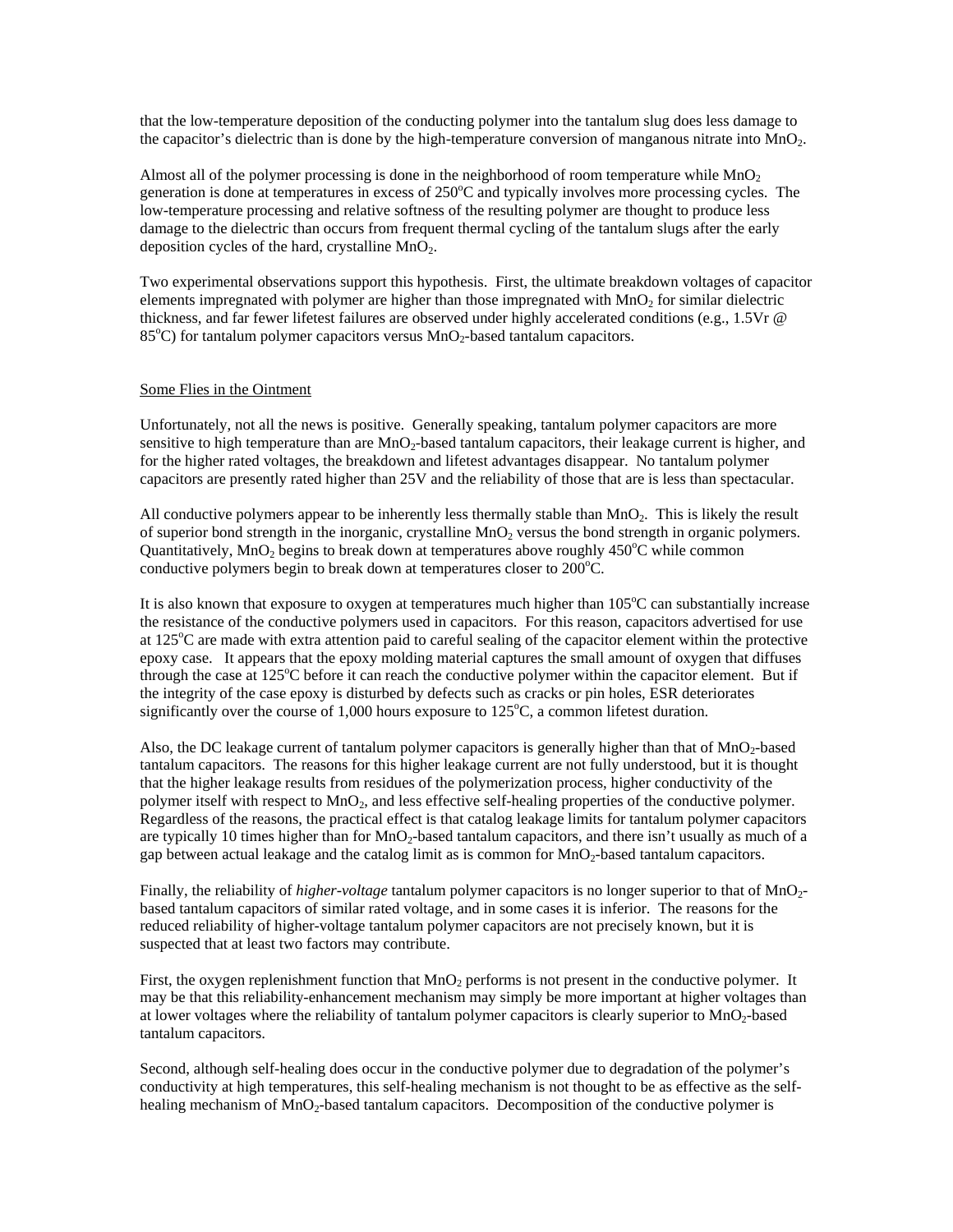thought to leave behind carbonaceous residues which retain some conductivity, and carbon touching the dielectric's surface is known to enhance the conductivity of tantalum pentoxide dielectric by the mechanism of direct electron injection.

#### No Exothermic Ignition Mechanism

Although the absence of readily available oxygen in the conductive polymer may work against realization of reliable high-voltage tantalum polymer capacitors, it is certainly a benefit during capacitor failure. When  $MnO_2$ -based tantalum capacitors fail, it is not uncommon that sufficient heat is produced at the failure site to release substantial local oxygen. This oxygen can combine chemically with the tantalum substrate in an uncontrolled exothermic reaction which causes catastrophic instantaneous ignition of the  $MnO<sub>2</sub>$ -based tantalum capacitor.

The dividing line between controlled, successful self-healing and catastrophic ignition is not clearly drawn. But generally speaking, MnO<sub>2</sub>-based tantalum capacitors made from higher CV/gram powders and those with only lightly sintered connections between their tantalum particles appear to be more susceptible to ignition. Also, capacitors used in low impedance, high-current circuits are more susceptible to ignition rather than self-healing in response to dielectric faults.

This uncontrolled ignition mechanism *does not occur* in tantalum polymer capacitors because there is no plentiful supply of oxygen adjacent to the dielectric. However, tantalum polymer capacitors do fail in the short-circuit mode, and if the available current from the circuit is substantial, it is possible to achieve sustained combustion of the capacitor and of the surrounding circuitry simply due to the substantial heat generated by the high fault currents.

#### **Materials and Processing**

In principle, the processing of tantalum polymer capacitors is quite similar to the processing of conventional MnO<sub>2</sub>-based tantalum capacitors. The major change is the substitution of conducting polymer for the MnO<sub>2</sub>. But other small materials changes may be made to optimize ESR reduction and reduce sensitivity to reflow conditions. These smaller changes are of no more significance than the typical variability seen between different manufacturers of a generically similar product. So the focus of this section will be on materials and processes unique to the manufacture of tantalum polymer capacitors.

A variety of materials are available to replace  $MnO<sub>2</sub>$  as the solid electrolyte in a tantalum capacitor. Four possible materials will be described: tetracyano-quinodimethane (TCNQ) salts, polyaniline (PANI), polypyrole (PPY), and polyethelyne-dioxythiophene (PEDT). Other conductive polymers exist that have the necessary conductivity to replace  $MnO<sub>2</sub>$ , but they have not been successfully employed in capacitor manufacturing because of a variety of shortcomings such as poor stability. Two examples are polyphenylenevinylene (PPV) with conductivity of 10-16 S/cm and iodine-doped polyacetylene with conductivity of 100 S/cm.

#### TCNQ

The first material, tetracyano-quinodimethane (TCNQ) is not strictly a polymer, but rather a charge-transfer salt that forms linear chains of molecules which are stacked in layers. Highly polarizable donor molecules contribute electrons that provide conduction along the chains. One such donor molecule is N-methyl phenazinium (NMP).

TCNQ salts made with NMP have been reported to have conductivity exceeding 100 S/cm. This is much higher conductivity than  $MnO_2$  which is generally considered to have conductivity in the neighborhood of 0.1 to 1 S/cm. However, the conductivity of TCNQ is typically in only one dimension (along the chain), so structures that depend on three-dimensional conductivity must rely on compositions that consist of shorter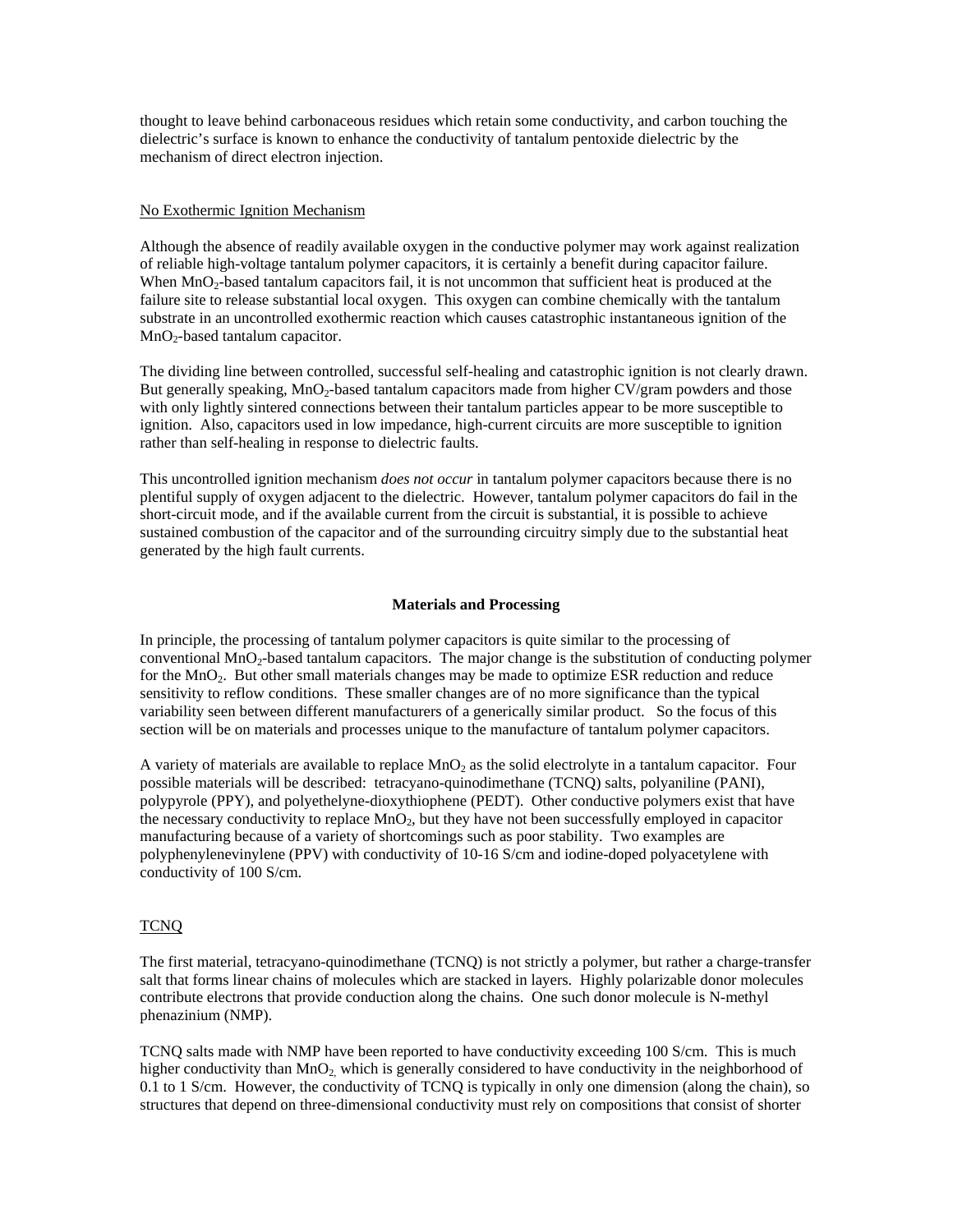chains in random orientation and effective electrical communication among the chains. This generally reduces the effective conductivity of the material for capacitor applications.

TCNQ is commonly used in wound aluminum foil electrolytic capacitors for power supply applications. There has been good success with this application. Typical ESR performance of these devices is roughly 20-30 mΩ. The salt is melted and drawn into the pores of the etched aluminum foils and the separator material and allowed to cool. Sanyo is a major supplier of these devices (OS-CON).

TCNQ has not found much use in porous tantalum slugs, likely because of difficulties impregnating the much deeper porosity of tantalum anodes and temperature limitations. While common aluminum foil is only etched to depths of roughly 30 microns, porous tantalum slugs have pores which reach to their core. These pores are 10 to 50 times deeper and present a more formidable challenge for complete impregnation.

Finally, there is very little separation between the temperatures needed to melt and impregnate the TCNQ salt and temperatures that begin to decompose the material. Capacitors made with TCNQ are not generally stable above roughly 85°C, a temperature that would be too limiting for capacitors made from relatively expensive metal tantalum. But this temperature limit is frequently acceptable for less-expensive aluminum capacitors in less-demanding applications.

### PANI

Polyaniline (PANI) is the most thermally stable conductive polymer but is easily de-doped in the presence of water. Conductivities up to 10 S/cm have been reported which are high enough to provide a substantial advantage over MnO<sub>2</sub>, but sensitivity to moisture discourages use of PANI in tantalum capacitors. Higher molecular weight dopants are being investigated to overcome the moisture limitation, but at the present time, PANI is not used in any commercially available tantalum capacitors. However, the material has found application in double-layer super-capacitors and other electronic applications. Another concern is the possible generation of carcinogenic byproducts upon decomposition.

### PPY

Polypyrole (PPY) is the first intrinsically conductive polymer successfully used to manufacture both aluminum and tantalum capacitors. The basic raw materials are commonly available and relatively inexpensive. Aluminum capacitors based on PPY are manufactured by Panasonic (SP Cap), Rubycon, and others. Tantalum capacitors based on PPY are manufactured by NEC and Sanyo (POS-CAP).

PPY is suitable for both chemical polymerization and electro-chemical polymerization in tantalum capacitors. In the chemical polymerization process, the porous element is alternately dipped in monomer and oxidizer solutions with appropriate drying steps between. Contact between the monomer and oxidizer initiates polymerization. Afterwards, excess non-reacted materials must be washed out of the porous slug. A suitable dopant material is added either to the monomer or oxidizer solution to enhance electrical conductivity by providing free electrons. The basic materials are highly reactive and care must be taken to control the reaction in order to deposit meaningful amounts of polymer inside the porous slug. Other factors that control the conductivity and morphology of the resulting polymer are temperature and pH.

The electrochemical process involves deposition of a suitable conductive seed layer inside the porous slug. This layer is electrically contacted and the slug is dipped in a doped monomer solution. Electric current is passed through the seed layer into the doped monomer solution stimulating the oxidation reaction that grows the doped polymer on the seed layer. A significant advantage of the electrochemical process is that it provides enhanced polymer thickness and uniform coverage on the edges and corners of the porous slug because of the enhanced electric field at these locations. A disadvantage is the relative difficulty getting the polymer to form inside the porous structure because of the limited electric field present there.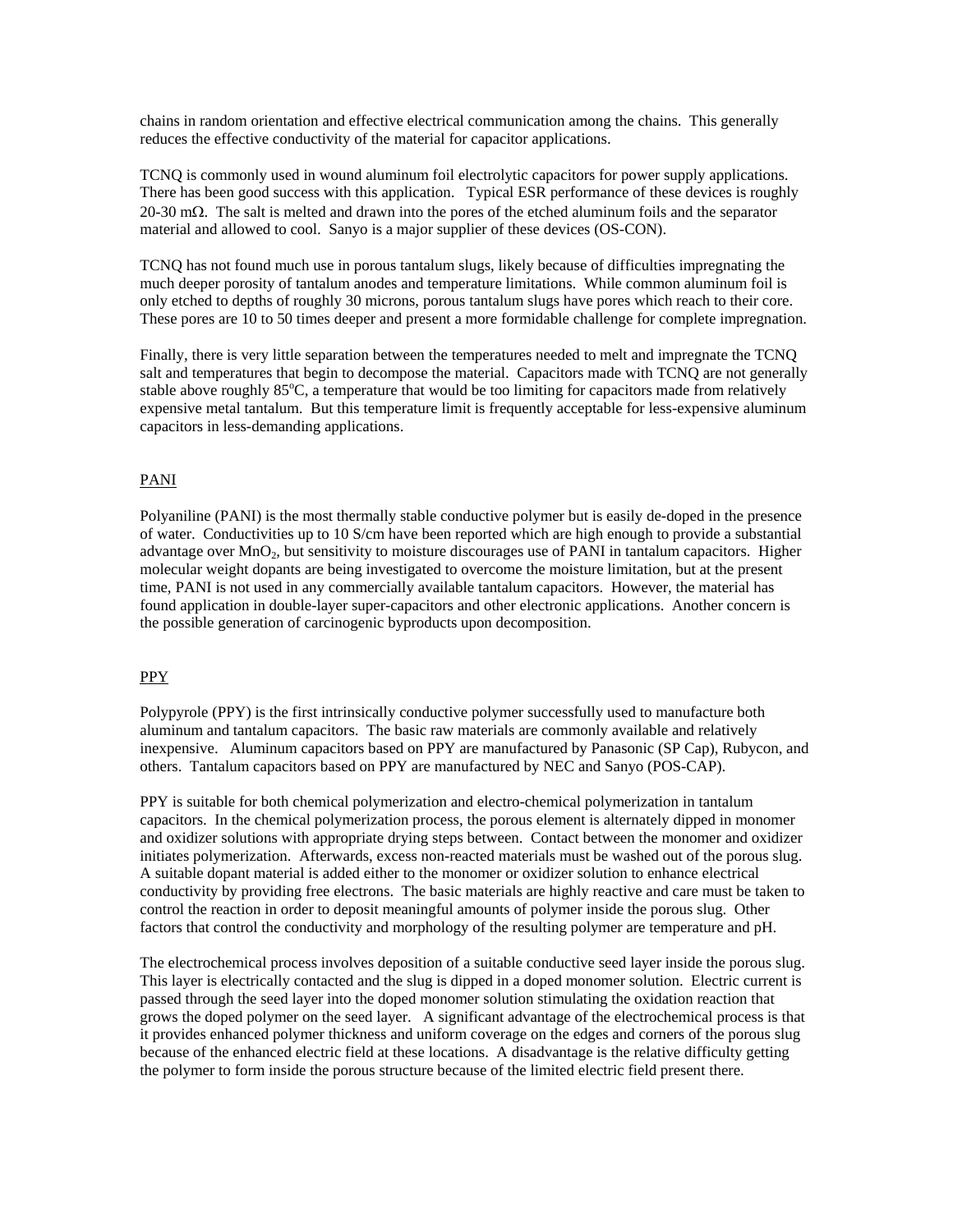#### **PEDT**

Polyethelyne-dioxythiophene (PEDT) is the most popular conductive polymer for use in tantalum capacitors. It has high electrical conductivity (up to 300 S/cm) and is both thermally stable at fairly high temperatures (above 200°C in oxygen-free environments) and relatively insensitive to moisture. Another advantage is that the polymerization reaction is less aggressive which provides a wider processing window.

A variety of dopants are available and it is thought that PEDT's physical and electrical properties can be optimized for specific dielectrics and operating voltages by judicious choice of dopant. One disadvantage is that while PEDT can be polymerized via the electrochemical process, little success has been achieved in tantalum capacitors with this process. Another disadvantage is the relatively high cost of the raw materials.

In the capacitor industry, PEDT is deposited in tantalum anodes by either the "two-pot" chemical polymerization method described above for PPY, or by a "one-pot" method. In the "one-pot" method, monomer, oxidizer, and dopant are combined in one container with additional ingredients that slow the polymerization process. The porous tantalum slug is dipped in the solution and the polymerization reaction continues inside the slug. It is also possible to use both processes, i.e., internal polymerization via the "two-pot" method and external polymerization via the "one-pot" method.

A variety of manufacturers use PEDT in tantalum capacitors. Among them are KEMET (KO-Cap), NEC (Neo-Cap), EPCOS (TOPcap), Vishay (255D), AVX (TCJ), and others.

#### **Construction Details**

Typical construction of tantalum polymer capacitors is best illustrated with pictures. Figures 6 through 14 serve this purpose. It should be noted that the pictures were taken of samples that came from several different part types, so there may be small discrepancies from picture to picture that can be detected by the experienced eye. Also, the samples were exposed to a good bit of incidental human handling and may not accurately represent optimum factory uniformity.

Figure 6 is a magnified view of 50 kCV/g tantalum powder prior to being pressed into a porous tantalum slug. The powder particles typically stick together in porous bundles called agglomerates. The smallest agglomerates visible in the picture are roughly 5-10 µm in size and are made up of individual particles that are roughly 0.1 to 1 µm in size. The powder is coated with an organic binder material that aids powder flow as it is dispensed into the presses that form the compacted, but still porous tantalum slugs. The binder also provides lubrication during slug pressing.



*Figure 6. Tantalum Powder Agglomerates (~150X).*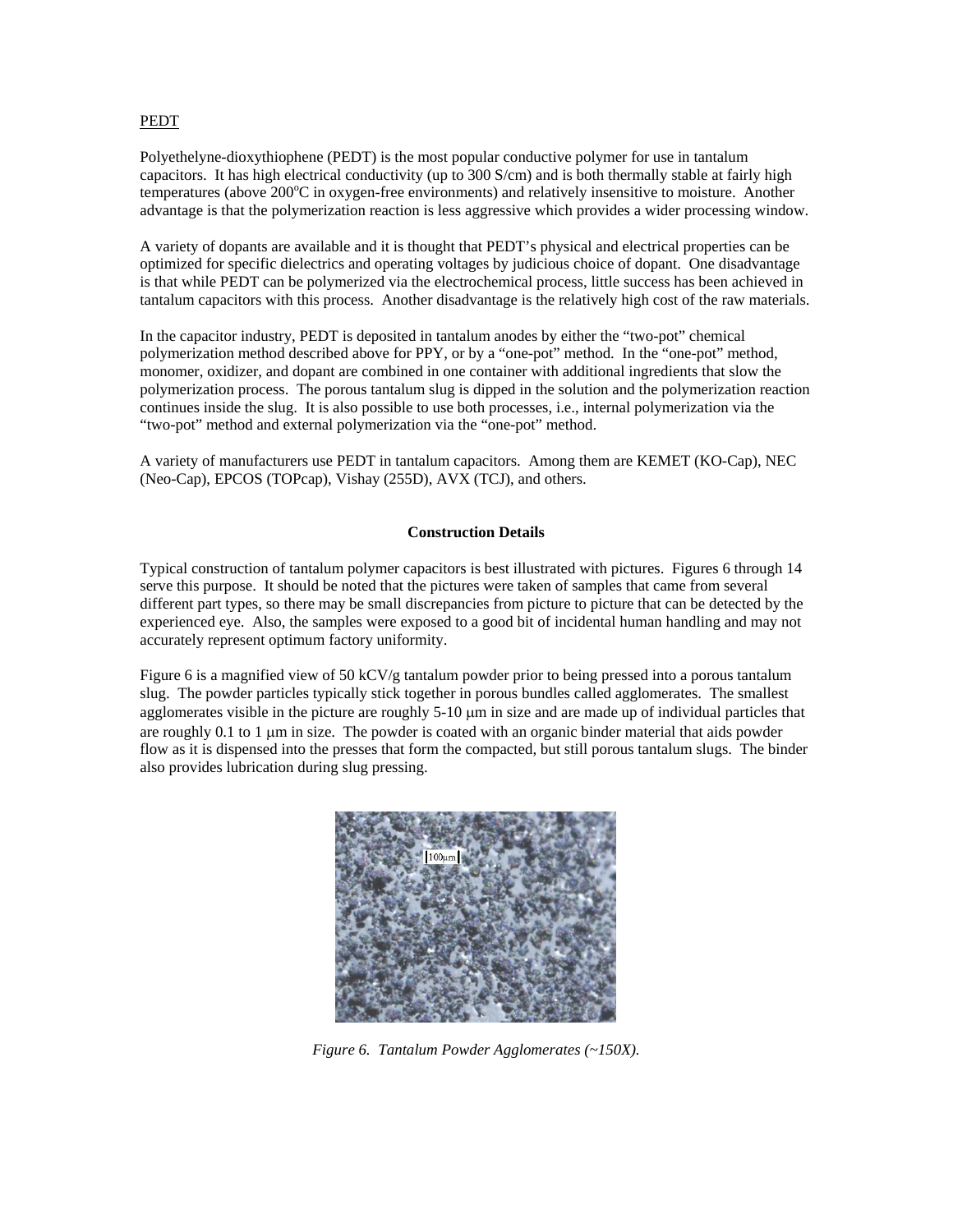Figure 7 is a picture of a porous tantalum slug that has a tantalum anode wire pressed into it. The slug of Figure 7 has been first heated in a vacuum to a temperature high enough (typically >200°C) to decompose the organic binder, and then further heated to roughly 1,600°C to sinter the individual powder particles together. The objective is to form good mechanical connections between the particles and between the particles and the anode wire without unnecessarily compromising the slug's porosity and internal surface area. The degree of sintering is controlled by time and temperature, and various properties of the finished capacitor can be fine-tuned during this process step.



*Figure 7. Sintered Porous Tantalum Slug with Pressed-in Anode Wire (~15X).* 

Figure 8 shows several tantalum slugs attached to a common conductive bar. The slugs have been immersed in a suitable electrolyte and dielectric has been "formed" on the exposed tantalum surface by electrolytic anodization. During anodization, tantalum ions migrate from the surface of the tantalum metal to a point roughly halfway through the existing dielectric where they combine with similarly migrating oxygen ions that are supplied by the electrolyte. The result is partial consumption of the underlying tantalum metal and growth of the tantalum pentoxide dielectric on the remaining metal's surface. The color change is due to the refractive properties of the dielectric film which grows to a thickness consistent with roughly 20 angstroms per volt of applied formation voltage.

The peak formation voltage is usually about 3 to 4 times higher than the rated voltage of the finished capacitor. So for a 6.3 volt capacitor, 20V would not be an unusual formation voltage. 20V dielectric would be roughly 400 angstroms or 40 nm thick. For the smallest tantalum particles which could be 0.1 µm or 100 nm thick, there isn't very much tantalum metal left after oxide this thick is grown. Indeed, at much higher formation voltages, oxide formation consumes enough of the tantalum metal in the smaller particles to effectively disconnect them from the rest of the slug. The end result is reduced available surface area and less CV/gram than can be achieved at lower formation voltages.



*Figure 8. Anodized ("formed") Tantalum Slugs.*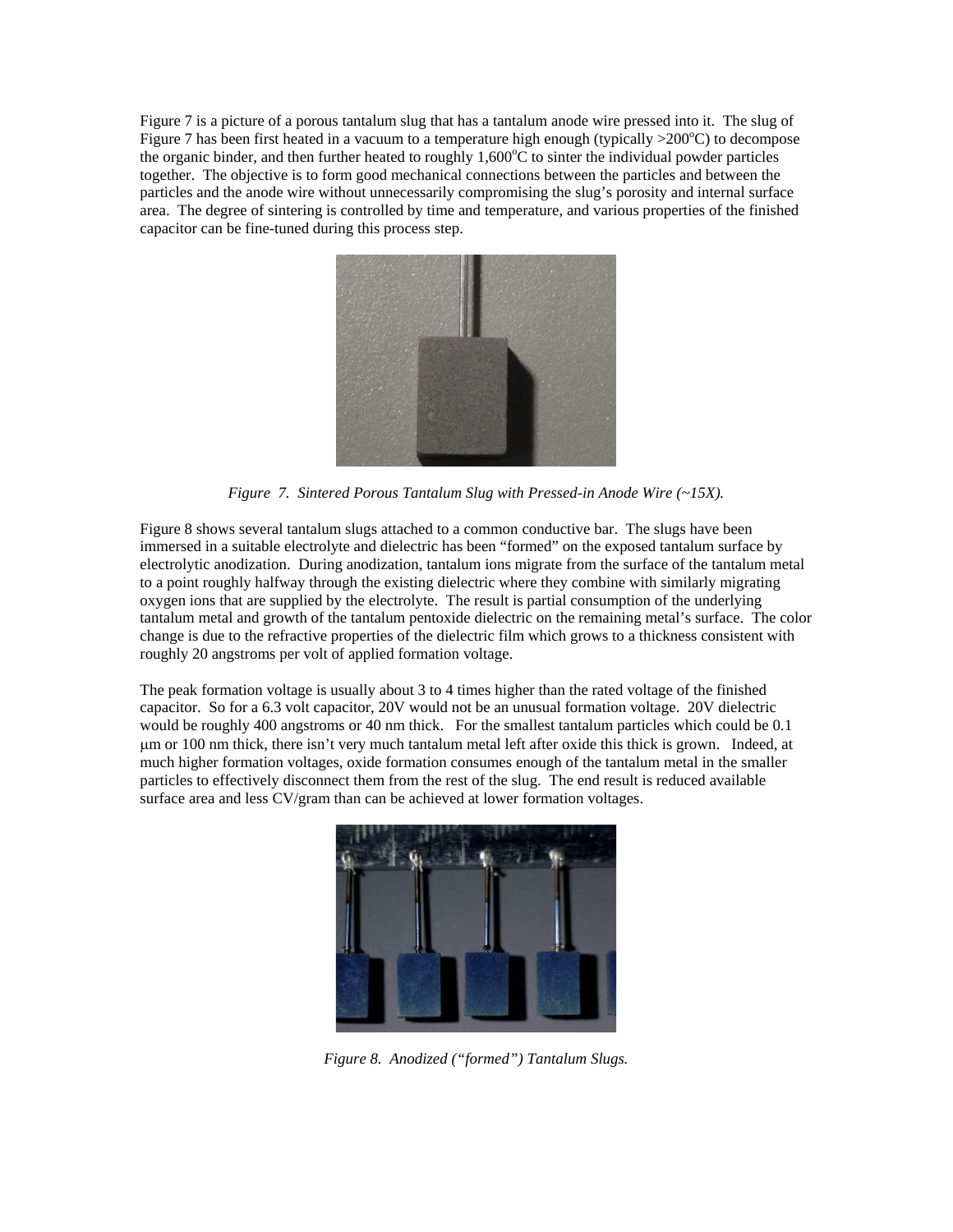Figure 9 is a picture of tantalum slugs after dielectric formation that have been impregnated with conductive polymer. The color of this polymer lies somewhere between very dark blue and black. The objectives of this stage of the process are to create a uniform, highly conductive layer of polymer on all of the internal surface of the slug and then to create a uniform, dense layer of polymer on the outer surface of the slug. Electrically, the outer layer of polymer adds unwanted ESR to the finished device, but this is an acceptable tradeoff for the mechanical protection that the layer provides to the very thin dielectric that lies just below it.



*Figure 9. Anodized Slug Impregnated with Conductive Polymer.* 

Figure 10 shows the polymer coated slugs after addition of a carbon layer and a coating of conductive silver paint. The carbon layer provides a good interface between the polymer and the silver flakes in the paint. At this stage of processing, the capacitor elements are fully functional and have electrical properties very similar to those of the finished capacitors. Initial electrical testing is done at this point to assess the quality of the elements before they proceed further in the process.



*Figure 10. Fully Functional Tantalum Capacitor Elements after Coating with Carbon and Silver Paint.* 

Figure 11 shows a portion of the metal leadframe strip to which the individual capacitor elements will be attached in the early stages of the capacitor assembly process. The precise dimensions of the leadframe vary from manufacturer to manufacturer, but the function is the same. The leadframe provides a means to process many capacitor elements at the same time to improve efficiency during mass production.

Small dollops of conductive silver adhesive have been placed on the offset metal surfaces of the leadframe in preparation for insertion of the individual capacitor elements. This adhesive will subsequently be cured at elevated temperature to make a low-resistance connection between the leadframe metal and the silver paint layer of each capacitor element. Uniformly-spaced guideholes appear in the leadframe. They exist to aid transport and provide precise positioning during the various manufacturing steps.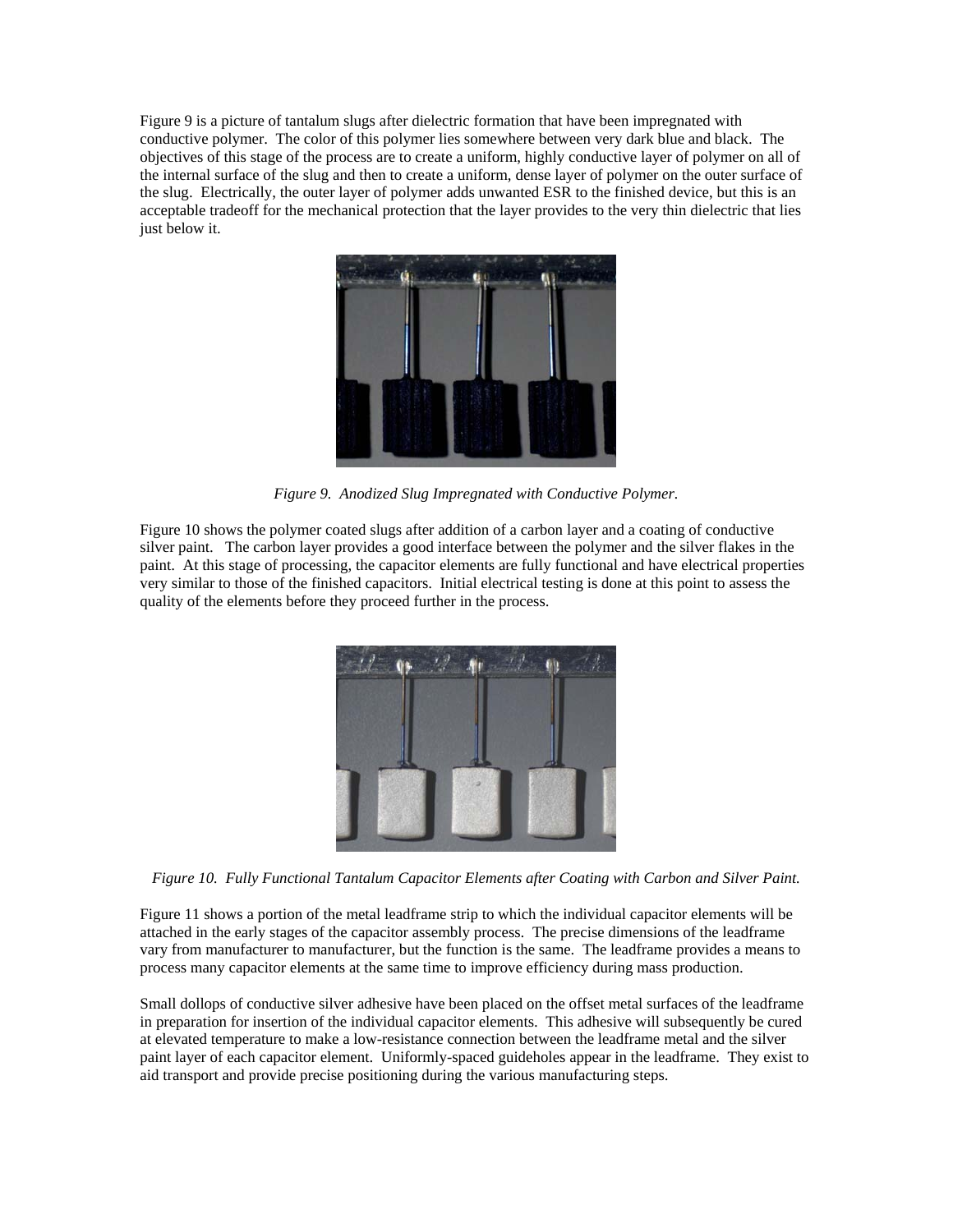

*Figure 11. Stamped Leadframe with Conductive Silver Adhesive Applied to Offset Surface.* 

In Figure 12, one sees capacitor elements electrically connected to the leadframe. The positive connection is made by resistance welding of the anode wire to the leadframe. The negative connection is made by curing the silver adhesive which forms a conductive layer between the leadframe and the silver paint on the elements. The silver adhesive is cured by heating until the epoxy binder cross links. During the curing process, there is some shrinkage which draws the silver particles together and into contact with the surfaces of the leadframe and silver paint.



*Figure 12. Capacitor Elements Assembled to Leadframe by Welding the Anode Wire and Curing the Silver Adhesive.* 

The next step is to mold a protective epoxy case around each element. The result appears in Figure 13. The molded epoxy cases have been laser marked and the individual capacitors have been electrically isolated from each other to facilitate electrical testing.



*Figure 13. Epoxy Case Molded around Assembled Capacitor and Laser Printed.*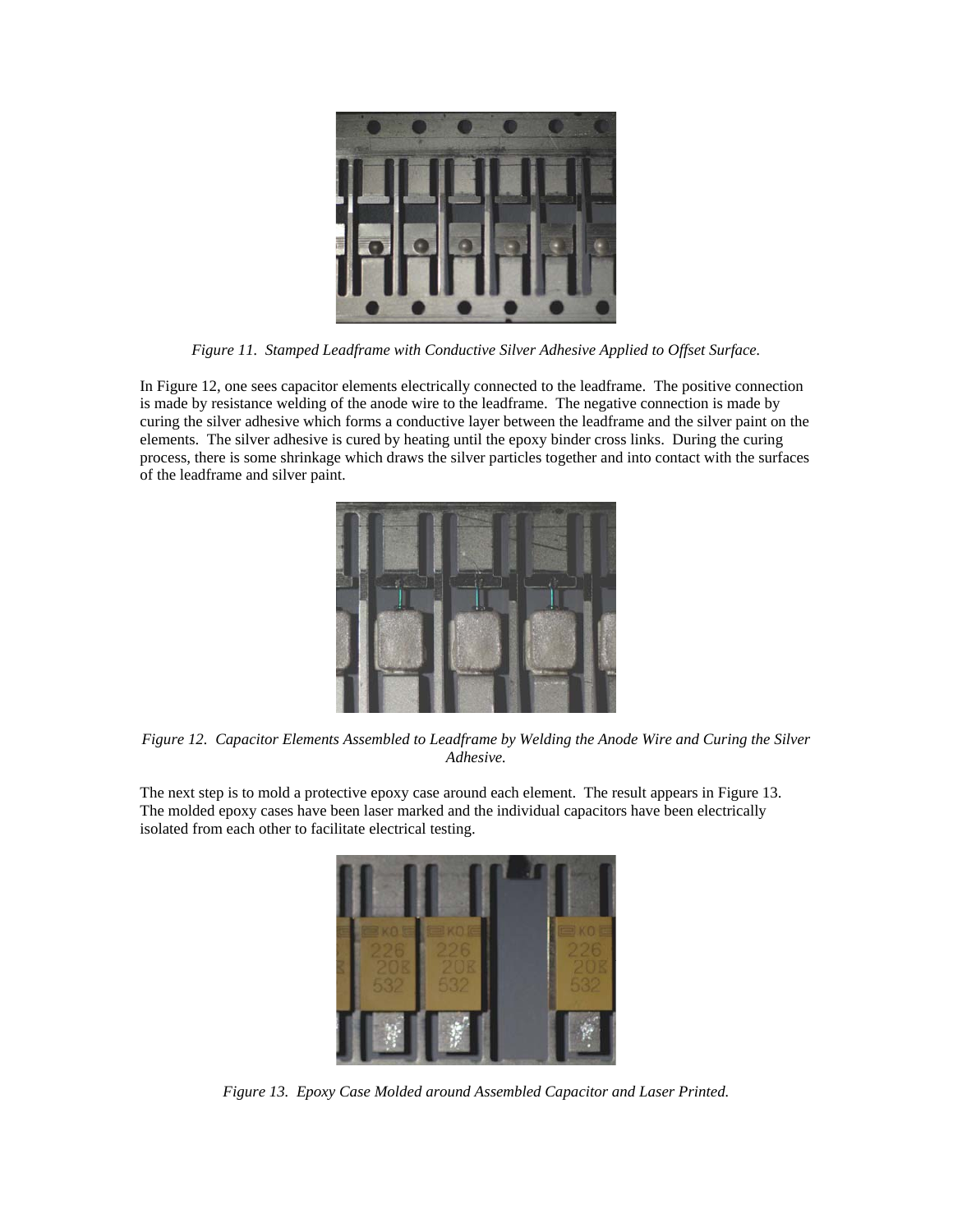Each capacitor can now be aged and electrically tested. These specific capacitors were part of an experiment, and evidence of multiple probe contacts is easily observed on the lower (negative) terminal. One capacitor is missing in Figure 13. This capacitor did not meet specifications and was removed from the leadframe strip during electrical testing. During high-volume production, sub-standard capacitors are physically removed to prevent them from being shipped to a customer.

After electrical testing, the surviving capacitors are cut from the leadframe strip. The terminal metal that exits from the molded case is trimmed to a suitable length and is then bent and formed around the bottom edge of the capacitor. This step is performed on both terminals and the capacitor is inserted and sealed inside a standardized plastic carrier tape. The carrier tape is designed to feed hundreds or thousands of capacitors to automated equipment that places the capacitors on customers' circuit boards. The capacitors appear in the carrier tape in Figure 14. One capacitor has been removed from the tape and inverted to show its surface mount terminals.



*Figure 14. Finished Capacitors in Carrier Tape after Leads are Trimmed and Bent around Bottom Edges (7.3mm X 4.3mm).*

# **Typical Electrical Performance and Reliability**

Manufacturers of tantalum polymer capacitors often make available to their customers typical electrical performance and reliability data. Occasionally, such data can also be found in technical papers. It can be reasonably assumed that these public data are selected to show the capacitors in a generally favorable light, but nevertheless they provide much useful information. In this section, some typical performance data from several manufacturers will be presented to give a basic overview of the performance characteristics of tantalum polymer capacitors.

Unfortunately, there is considerable variability in the test conditions as well as the format of the available data. Moreover, there is no direct overlap of specific part types represented (capacitance and rated voltage). Thus little competitive information can be gleaned from these data, but much general information can be gathered from the various part types and test conditions. In the FY06 continuation project, capacitors of the same part types will be anonymously purchased from a variety of suppliers. These capacitors will be subjected to uniform testing to provide a better understanding of the relative performance and reliability of several manufacturers' product.

The presently available data will be presented in four categories. The first data category is typical electrical performance which is intended to highlight the "as manufactured" electrical behavior of tantalum polymer capacitors. The second data category is typical dielectric robustness which is intended to demonstrate the generally superior breakdown performance of tantalum polymer capacitors in high inrush current applications. The third data category is reliability performance which is intended to highlight differences in expected failure rates and distribution of times-to-failure between tantalum polymer capacitors and MnO<sub>2</sub>based tantalum capacitors. The last data category is environmental stability which is intended to highlight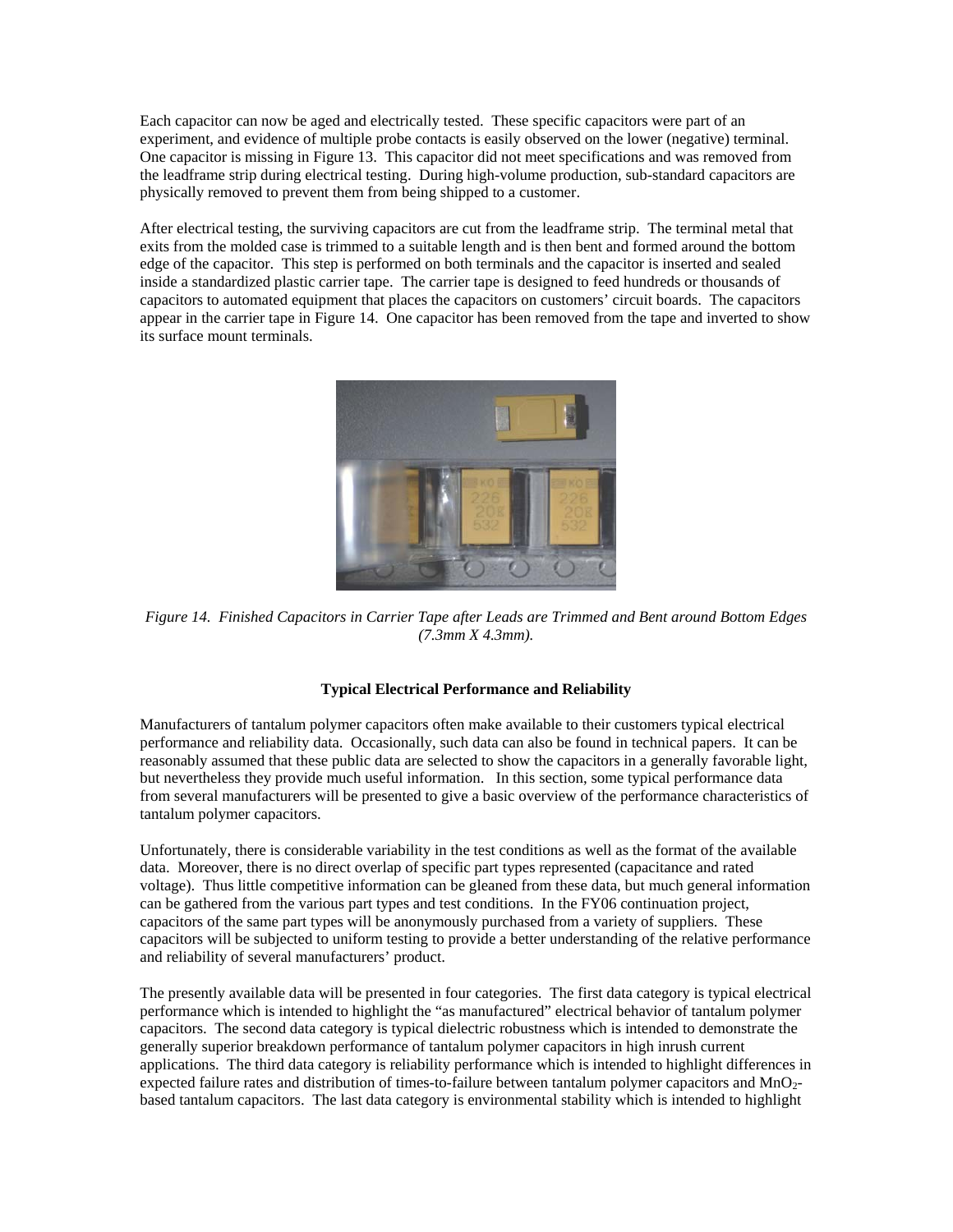shifts in electrical performance after initial exposure to environmental and reflow conditions as well as after long-term exposure to heat, voltage, and humidity.

#### Typical Electrical Performance

The statistical distribution of 120Hz capacitance among 12 capacitors in a sample of 150µF, 6.3V Vishay-Sprague tantalum polymer capacitors appears in Figure 15. These capacitance values are not significantly different from what would be expected for tantalum capacitors manufactured with  $MnO<sub>2</sub>$  cathode material. The median value of the distribution falls somewhat short of the nominal capacitance value, but all devices fall within  $+/-10\%$  limits.

It is not unusual for the median capacitance of tantalum capacitors of all vendors to fall somewhat short of the nominal capacitance value. One reason is that almost all efforts to improve device robustness result in reduced capacitance, so the primary focus is often placed on simply exceeding the minimum tolerance limit while providing the most robust design. Another related reason is that there is no economic incentive to put any more expensive tantalum powder into a design than is absolutely necessary to meet specification limits.



*Figure 15. Typical 120Hz Capacitance Data for 150*µ*F, 6.3V Tantalum Polymer (Data Courtesy of Vishay-Sprague)* 

120Hz dissipation factor (DF) data appear in Figure 16 for the same 12 tantalum polymer capacitors whose capacitance appears in Figure 15. Again the data are no different than would be expected for an  $MnO<sub>2</sub>$ based tantalum capacitor. At 120Hz, the dissipation factor is largely governed by dielectric loss rather than cathode conductivity, and the dielectric is the same for both styles of tantalum capacitor. The DF limit for these capacitors is 12% and it is clear that these devices comfortably comply.



*Figure 16. Typical 120Hz Dissipation Factor Data for 150*µ*F, 6.3V Tantalum Polymer (Data Courtesy of Vishay-Sprague)*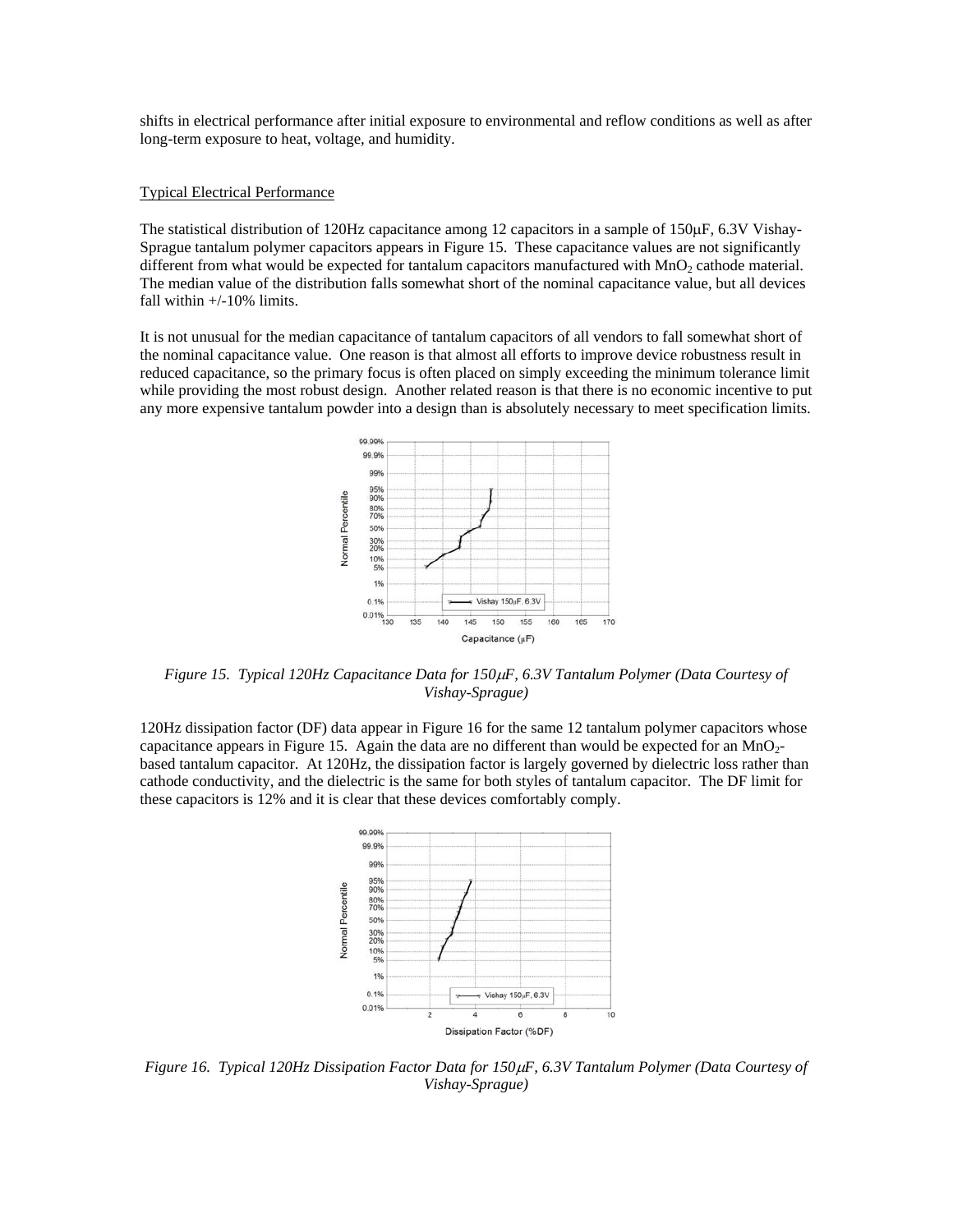The DC leakage current data for the Vishay-Sprague capacitors of Figures 15 and 16 appear in Figure 17. The leakage values are log-normally distributed and the spread of the distribution is similar to the spread of DC leakage values for MnO<sub>2</sub>-based capacitors. However, the median value of leakage is much higher for these tantalum polymer capacitors than would be normal for  $MnO<sub>2</sub>$ -based tantalum capacitors.

In Figure 17, the dashed vertical line represents the typical DC leakage current limit for a 150µF, 6.3V device while the solid vertical line represents the limit for a tantalum polymer device. It's clear that one of these capacitors would not have met the  $MnO<sub>2</sub>$  limit and several others are pretty close. This is typical for tantalum polymer capacitors from all manufacturers. Tantalum polymer capacitors generally have much higher leakage current than is true for comparable  $MnO<sub>2</sub>$ -based capacitors, and the median value of the distribution is usually closer to the catalog limit for tantalum polymer capacitors than is true for MnO<sub>2</sub>based capacitors.



*Figure 17. Typical DCL Data for 150*µ*F, 6.3V Tantalum Polymer Capacitor (Data Courtesy of Vishay-Sprague)* 

Typical impedance and ESR data for a KEMET 330µF, 6.3V tantalum polymer capacitor appear in the swept-frequency plot of Figure 18. This plot was generated with the KEMET-Spice capacitor modeling program that is available without cost to customers. Similar software is available from other manufacturers as well. While the data of Figure 18 are not laboratory-measured data, they are remarkably similar to such laboratory-measured data.

In addition to interactive graphs, the software can provide numerical values for the discrete components of an equivalent electronic circuit that behaves very much like the actual capacitors over a wide range of frequencies. These equivalent circuit models can then be incorporated into a larger computer models of a customer's circuit to simulate expected capacitor behavior over wide ranges of frequency, temperature, and voltage. These models are typically based on the RC-ladder structure that was schematically described in Figure 5.

Generally speaking, there is little difference in the overall appearance of impedance and ESR graphs for tantalum polymer capacitors and MnO<sub>2</sub>-based tantalum capacitors, with the exception that the ESR is lower for the tantalum polymer capacitors at frequencies above roughly 1kHz. These lower ESR values reflect the improved conductivity of the polymer cathode material.

Near resonance, the impedance values for tantalum polymer capacitors are lower than for MnO<sub>2</sub>-based tantalum capacitors, reflecting the lower ESR. However, the impedance away from resonance is essentially similar for both polymer- and  $MnO<sub>2</sub>$ -cathode devices. The downward slope of the impedance curve prior to resonance is dominated by the capacitive reactance and the upward slope after resonance is dominated by inductive reactance. These parameters are similar for both capacitor styles.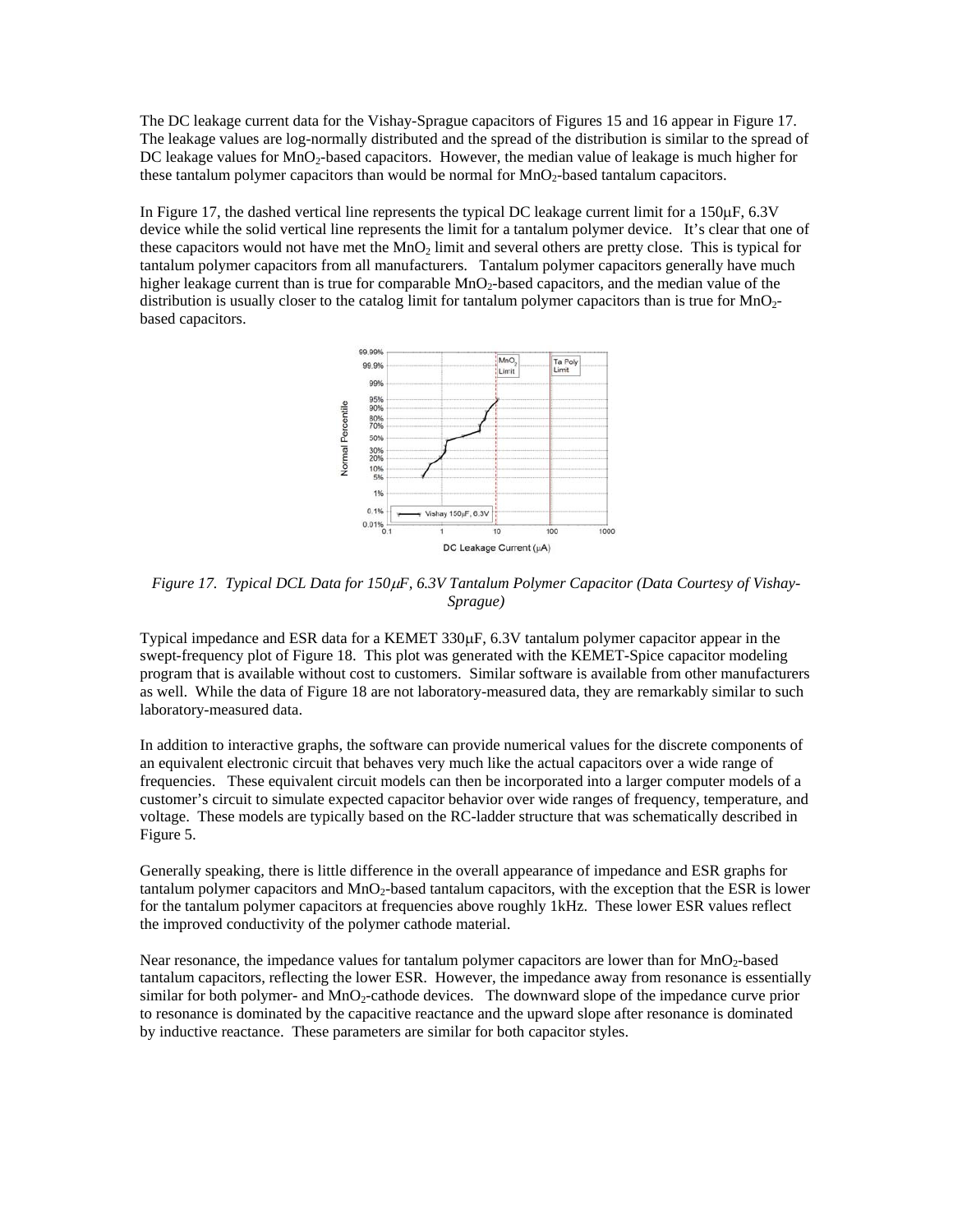

*Figure 18. Modeled Impedance and ESR versus Frequency Curve for 330*µ*F, 6.3V Tantalum Polymer Capacitor (Data from KEMET Spice Model Software).* 

Figure 19 presents a comparison of the capacitance roll-off behavior of various styles of tantalum capacitors. It was stated earlier that less capacitance roll-off is observed at a given high frequency if the resistance values in the RC-ladder of Figure 5 are lower as would be the case for use of a conductive polymer cathode having higher conductivity than MnO2. Less capacitance roll-off is also observed if the physical length of the ladder is shortened. This is analogous to reduced loss in a short transmission line versus a longer transmission line fabricated from the same materials.

Both of these concepts are validated by the data of Figure 19. The most poorly performing device is the single-anode  $MnO<sub>2</sub>$ -based capacitor which demonstrates initiation of roll-off slightly above 1kHz. If the single  $MnO<sub>2</sub>$ -based capacitor element is replaced by three very thin  $MnO<sub>2</sub>$ -based elements connected in parallel, significant roll-off doesn't occur until frequencies above 10kHz. This demonstrates the beneficial effect of reducing the length of the RC-ladder structure by making the capacitor elements thinner.

The remaining curve demonstrates the superior performance that is achieved by combining the benefits of multiple thin capacitor elements with the conductivity enhancement provided by the conducting polymer. It is expected that a single-anode tantalum polymer device would have performed similarly to the multipleanode MnO<sub>2</sub> device, but the multiple-anode tantalum polymer capacitor demonstrates clearly superior performance. For this capacitor, significant roll-off is postponed until frequencies well above 100kHz.



*Figure 19. Typical Capacitance Roll-off with Frequency for Various Tantalum Capacitors (Data from KEMET; CARTS-Europe 2002, pg. 64).* 

# Typical Dielectric Robustness

Not all tantalum capacitors from a given lot have similar dielectric robustness. It is not unusual for the breakdown voltages during rapid charging to vary over a range of 2:1 to 3:1 or more. Of course there is not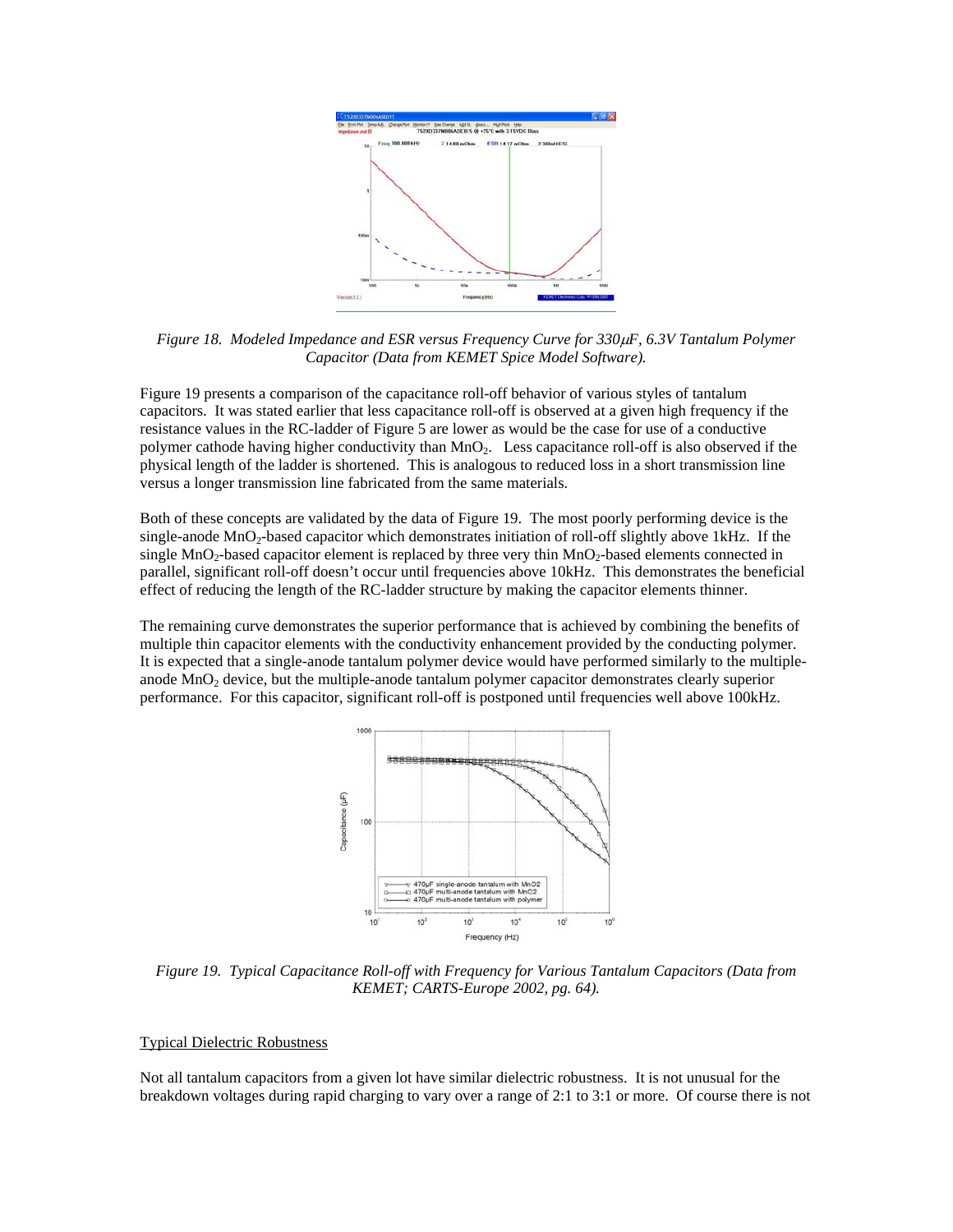much concern about the devices at the high end of the range, it is the relatively few at the low end of the range that cause almost all of the problems with turn-on failures.

Figure 20 contains dielectric breakdown data collected on large samples of 220 $\mu$ F, 10V, MnO<sub>2</sub>-based tantalum capacitors. There are 5 curves that represent statistical distributions of breakdown voltage when large samples of capacitors from a randomized population were rapidly charged through various series resistances (the resistance includes the capacitor's ESR). Although not specifically pertinent to the topic at hand, it is clear from the data that the breakdown voltages are significantly affected by the value of series resistance, this effect can be quantified, and higher series resistance leads to higher breakdown voltages.

For a value of total series resistance of  $0.35\Omega$ , it is seen that the breakdown voltages range from 8V to 26V or 0.8 to 2.6 times rated voltage, a range of 3.25:1. This is fairly typical performance for MnO<sub>2</sub>-based tantalum capacitors. Had these capacitors been 100% surge current tested at full rated voltage during production testing, probably none of the capacitors would have failed below rated voltage. This would have tightened the range to 2.6:1.



*Figure 20. Breakdown Voltages for 220*µ*F, 10V Tantalum MnO2 Capacitors under High Inrush Current Conditions with Various Series Resistance Values (Data from KEMET; CARTS 2001, pg. 153).* 

In contrast, Sanyo provided similarly-collected breakdown data for some 150µF, 10V tantalum polymer capacitors. These data appear in Figure 21 and are generally representative of 10V tantalum polymer capacitors.

The external series resistance was  $0.33\Omega$  and it is estimated that the ESR of the capacitors was roughly  $20$ mΩ. Thus the total series resistance was approximately 0.35Ω, the same total series resistance as was used to generate the  $0.35\Omega$  MnO<sub>2</sub>-based curve of Figure 20. The range of breakdown voltages is 1.75 to 2.6 times rated voltage, or roughly 1.5:1. This is a much smaller spread of breakdown voltages than was seen for the MnO<sub>2</sub>-based tantalum capacitors in Figure 20. It is common that the range of breakdown voltages for tantalum polymer capacitors is smaller than observed for MnO<sub>2</sub>-based devices and that the first breakdown occurs at much higher voltage.

The first significant observation is that both styles of capacitors had maximum breakdown voltage of 2.6 times rated voltage. While this exact agreement is probably coincidental, the similarity of the values is noteworthy, and likely represents the existence of an upper limit to dielectric robustness that is related to the dielectric formation voltage (likely to be in the neighborhood of 3 times rated voltage).

The second observation is that the first breakdown for the tantalum polymer capacitors occurs at 1.75 times rated voltage. This is roughly twice as high as the lowest voltage seen for the  $MnO<sub>2</sub>$ -based capacitors. While the precise numerical value of this advantage varies somewhat with manufacturer and rated voltage, tantalum polymer capacitors consistently outperform equivalent MnO<sub>2</sub>-based capacitors on this test.

As was previously mentioned, it is thought that this improved robustness against high inrush current results from a combination of the reduced processing temperatures during polymerization and the relative softness of the polymer with respect to hard, crystalline MnO2. It is also thought that this advantage is *not* due to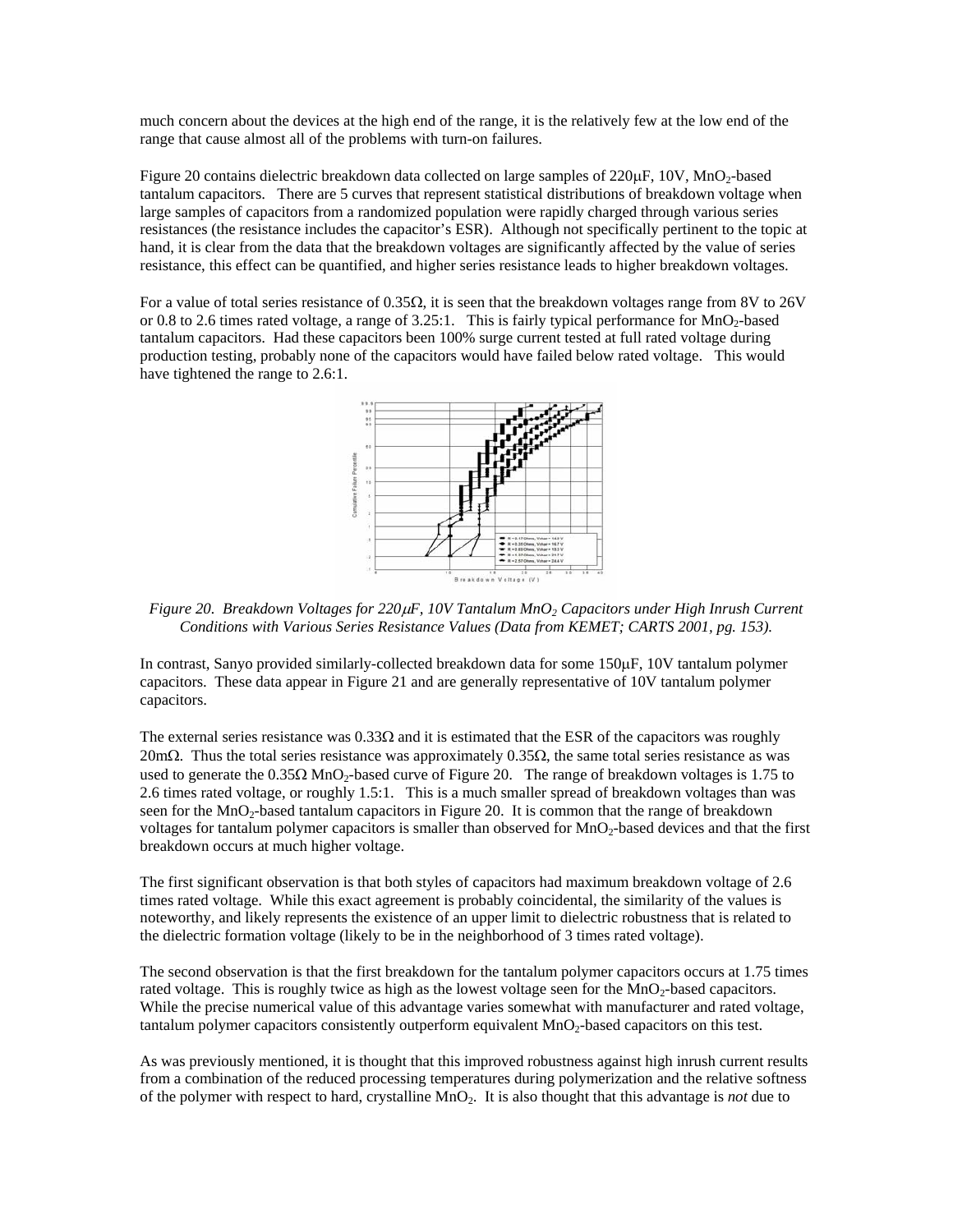the electrical properties of the polymer or its processing chemistry. This hypothesis is supported by the increased DC leakage current seen in tantalum polymer capacitors as is demonstrated in Figure 17.



*Figure 21. Breakdown Voltages for 150*µ*F, 10V Tantalum Polymer Capacitors under High Inrush Current Conditions with ~0.35*Ω *Series Resistance (Data Courtesy of Sanyo).* 

#### Typical Reliability Performance

The most absolute measure of reliability for tantalum capacitors is time-to-failure during low-impedance DC lifetests. While other important reliability tests exist, it still remains true that when failure rates are discussed, it is data from hot, dry, DC lifetests that dominate the discussion. Early lifetesting was typically performed at 85°C and rated voltage. However, unless the sample sizes are exceedingly large, it takes a very long time to collect a useful amount of failure data in a practical time frame at these conditions.

To address this issue, accelerated lifetests were developed. Times-to-failure can be reliably accelerated by use of voltages higher than rated voltages and/or temperatures above 85°C. The data of Figure 22 are times-to-failure for a population of  $MnO<sub>2</sub>$ -based tantalum capacitors that were tested at 1.32 times rated voltage at 85°C. Estimates vary, but the acceleration formula of MIL-PRF-55365 indicates that the time acceleration due to this applied voltage is approximately 400. The data are plotted on a Weibull scale that generates straight lines from data that fit a Weibull distribution.

One characteristic of such data is that if the Weibull β parameter (slope of the data) is less than one, the failure rate of the devices is decreasing in time. Manufacturers take advantage of this fact to "Weibull grade" tantalum capacitors to known reliability levels by lifetesting capacitors long enough at accelerated conditions to weed out enough of the early failures that the failure rate falls to the desired low level.



*Figure 22. Typical Time-to-Failure Performance of MnO2 Tantalum Capacitors during Weibull Failure Rate Grading (Data Courtesy of KEMET).*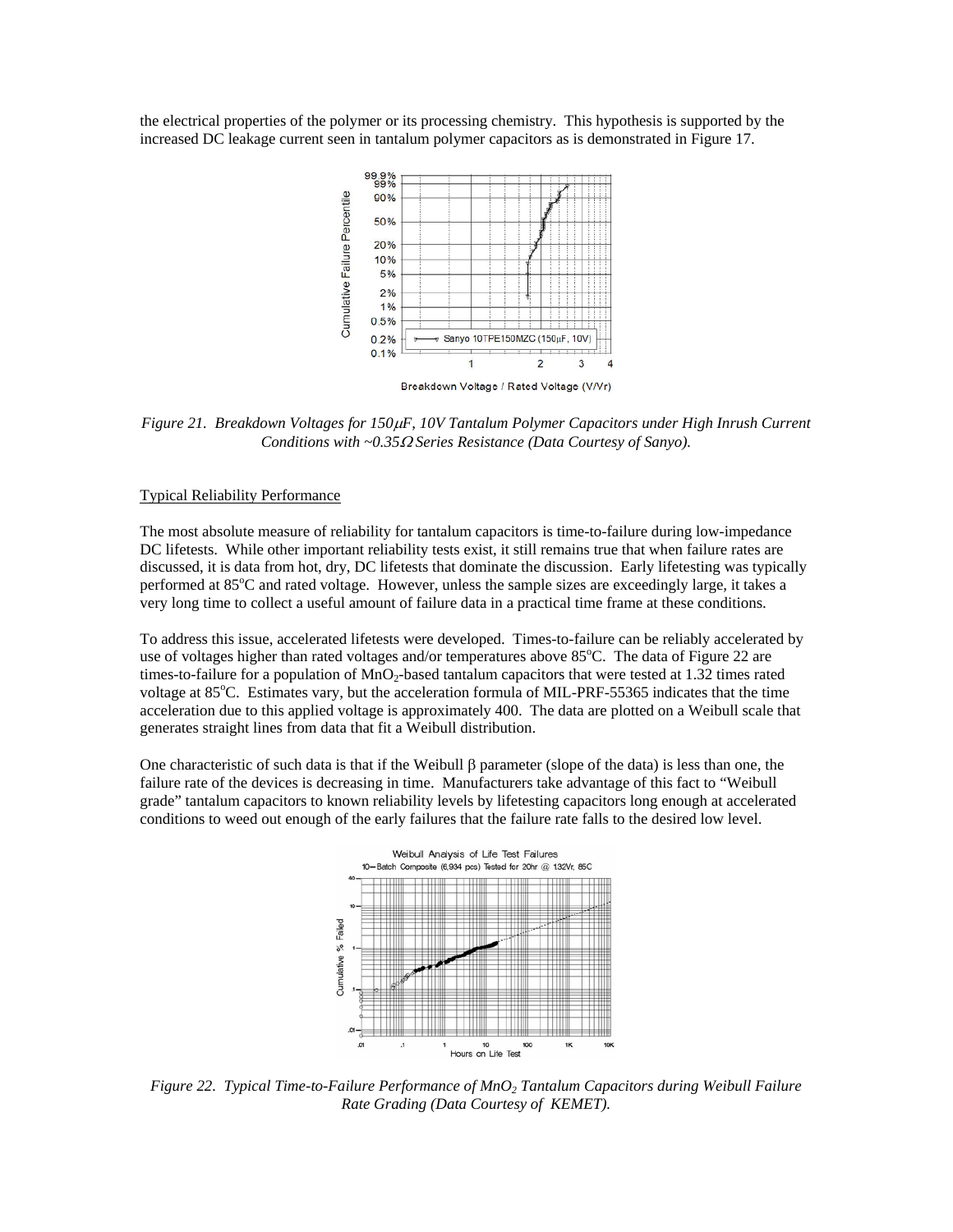For the data of Figure 22, the  $\beta$  parameter is 0.36 which is much less than 1. If one works through the calculations presented in MIL-PRF-55365 using the data of Figure 22, he finds that after 10 hours of lifetesting at 1.32 times rated voltage, the failure rate has fallen from a very high initial value to less than 0.1% per 1000 hours. Armed with this information, typically gathered on a sample of capacitors from a given lot, the manufacturer would then subject the rest of the lot to low-impedance lifetest for 10 hours at  $85^{\circ}$ C and 1.32 times rated voltage and ship the survivors with confidence that the surviving population would demonstrate the same 0.1%/1000 hour failure rate. This strategy has been used with much success to establish the failure rate of  $MnO<sub>2</sub>$ -based solid tantalum capacitors for military and aerospace applications.

However, when one attempts to follow the same path with tantalum polymer capacitors, the results are not the same. Generally, even after hundreds of hours at 1.32 times rated voltage and 85C, no failures are observed at all, or if there is a rare failure, it occurs at the very start of the test and no more failures are subsequently observed. So what value of β do you use if no failures occur? How do you estimate the failure rate if there are no failures?

Basically the whole approach doesn't work very well for almost all tantalum polymer capacitors because of the shortage of failures. **But this is a good thing**. What it means is that these capacitors are inherently more reliable than  $MnO_2$ -based tantalum capacitors. Indeed, field experience indicates very few failures, and almost all of those occur immediately after turn on. Moreover, it is thought that the few turn-on failures (usually measured in parts per million) are predominantly the result of damage to the dielectric that is caused by the thermo-mechanical stresses of reflow mounting rather than by defects resulting from the manufacturing process (the  $MnO<sub>2</sub>$  impregnation process is thought to be the cause of almost all early failures of  $MnO<sub>2</sub>$ -based capacitors).

Because of the shortage of lifetest failures of tantalum polymer capacitors, there was curiosity regarding the expected life of these devices. To explore this question, very highly accelerated lifetests were performed. Figure 23 shows time-to-failure for four such lifetests on 100µF, 6V tantalum polymer capacitors. The test voltage was 9.6V, or 1.6 times rated voltage. Test temperatures ranged from  $85^{\circ}$ C to  $145^{\circ}$ C. These data and data collected at other combinations of voltage and temperature lead to acceleration models that predicted very long life at rated voltage and 85°C. Specifically the first failure under maximum rated conditions for the capacitors whose data appear in Figure 23 is not expected for roughly 100 years. Little de-rating is needed for reliable application of these capacitors, and the industry typically recommends derating by only 20% instead of 50% for  $MnO<sub>2</sub>$ -based tantalum capacitors.



*Figure 23. Typical Time-to-Failure Performance of 100*µ*F, 6V B-Case Tantalum Polymer Capacitors during Highly Accelerated Lifetesting (Data from KEMET; CARTS 2004, pg. 120).*

There is something else important about the data of Figure 23. The failure distributions are very tightly distributed in time. If these data were plotted on a Weibull scale, the  $\beta$  parameter would be significantly greater than one, indicating a rapidly increasing failure rate. This means that the dielectric is wearing out under the applied stress. There is so little dielectric damage done during manufacturing that we can actually observe and model the wearout of tantalum pentoxide, and we see very little difference between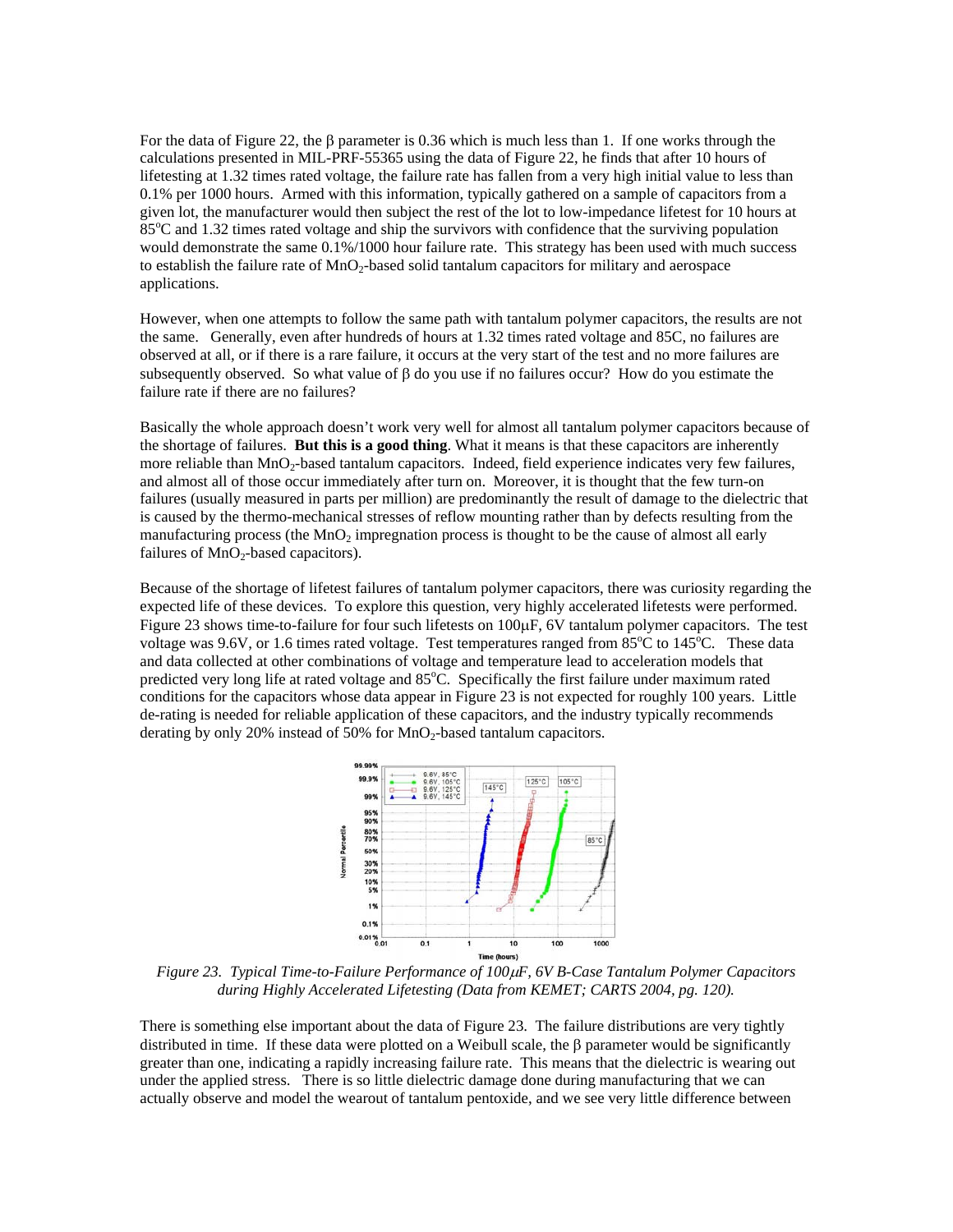the best and worst performers in the sample. This is in direct contrast with the times-to-failure presented in Figure 22 for MnO<sub>2</sub>-based capacitors where the failures are distributed over many orders of magnitude in time. Such wide distribution of times-to-failure indicates an equally-wide range of dielectric damage inflicted during the manufacturing process.

# Typical Environmental Stability

Other manufacturer-supplied test data shed light on the typical behavior of tantalum polymer capacitors after exposure to various environmental stresses. Sanyo provided data that describe the typical response of their capacitors to dry heat, moisture, solder reflow conditions, and DC lifetest at rated voltage and 125°C. Data for two device types appear in Figure 24.



*Figure 24. Typical Moisture Sensitivity and 125<sup>o</sup> C Lifetest Performance of 220*µ*F, 4V and 100*µ*F, 10V Tantalum Polymer Capacitors (Charts Courtesy of Sanyo).*

The data of Figure 24 demonstrate that tantalum polymer capacitors absorb some moisture from the ambient environment and this moisture affects the capacitors' electrical behavior. Moisture absorption is also common MnO<sub>2</sub>-based tantalum capacitors that have plastic-encapsulation. The effect of the moisture is inferred by detecting parametric electrical shifts after drying the capacitors at 125°C for an unspecified period. Removing the moisture by drying at 125°C causes the capacitance and dissipation factor to drop slightly and causes the DC leakage current to increases moderately. ESR is largely unaffected.

After this dry-out step, the capacitors are exposed to  $60^{\circ}$ C,  $60\%$ RH moisture conditions for 120 hours to simulate controlled exposure to atmospheric moisture. Not surprisingly, this moisture exposure increases the capacitance and dissipation factor while reducing the DC leakage current. Again, ESR remains stable. It is significant to note that DC leakage current typically decreases with moderate exposure to moisture and increases as the capacitor dries out. The precise cause of this DC leakage current behavior is unknown and is typically opposite of the response for  $MnO<sub>2</sub>$ -based tantalum capacitors. However, the effect on capacitance, DF, and ESR is similar to what is expected for  $MnO<sub>2</sub>$ -based tantalum capacitors.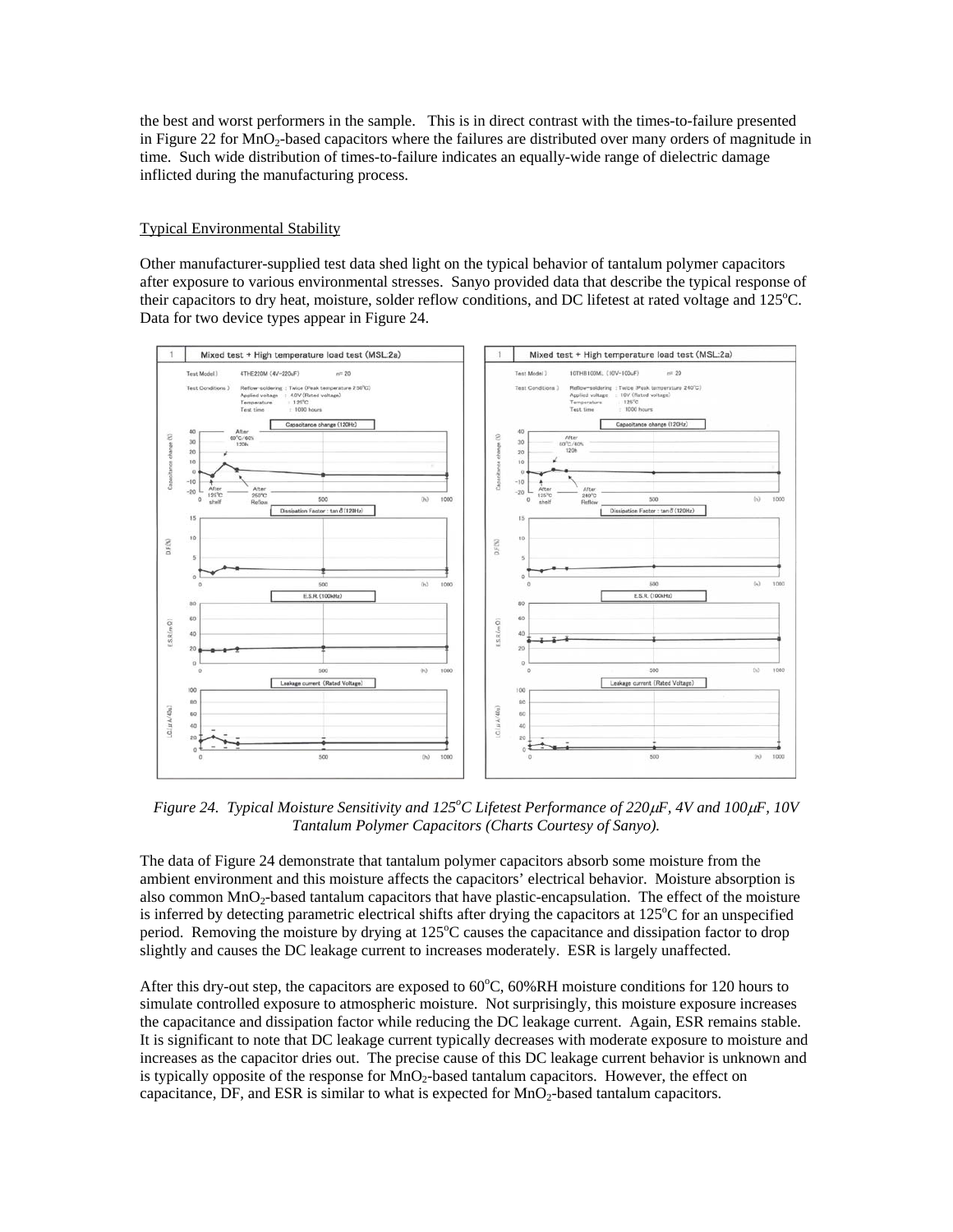After moisture exposure, the capacitors are exposed to two reflow profiles having peak temperature of 250°C. The high peak temperature is sufficient to drive off substantial internal moisture as is reflected in the reduction of capacitance and dissipation factor to levels similar to those observed in the pre-test state. DC leakage current appears to decline slightly or stay the same. ESR increases slightly, almost certainly due to thermo-mechanical stresses on the interfaces among the cathode layers. These preliminary stresses are followed by a steady-state DC lifetest at full rated voltage and 125°C. All parameters remain substantially stable for 1000 hours.

KEMET provided 0, 500, and 1000 hour data for two tantalum polymer part types that were exposed to 85°C, 85%RH humidity conditions with and without rated voltage applied. The part were 470µF, 4V and 47µF, 16V capacitors. Data for the humidity test with rated voltage applied appear in Table 1 while the passive humidity data appear in Table 2.

| <b>Part Number</b> | <b>Results</b>         | Test                    | Capacitance, µF |                 | $\triangle$ Cap, % | DF, 120Hz, %                    |      | ESR, 100kHz, $m\Omega$ |         | DC Leakage, µA |          |
|--------------------|------------------------|-------------------------|-----------------|-----------------|--------------------|---------------------------------|------|------------------------|---------|----------------|----------|
| <b>Lot Number</b>  |                        | Point                   | Mean            | Stdv            | Mean               | Mean                            | Stdv | Mean                   | Stdv    | Mean           | Stdv     |
|                    |                        | Pre Test Limits         | $376 - 564$     | ---             | n/a                | 10.00                           | $-$  | 40.0                   | ---     | 188.0          | $- - -$  |
| T525D477M004       | 0/40                   | $0$ Hr                  | 489.7           | 13.90           | $\overline{a}$     | 3.03                            | 0.27 | 15.3                   | 0.11    | 3.17           | 2.36     |
| ET0226AF           | 0/40                   | 500 Hr                  | 552.5           | 14.50           | 12.84              | 2.00                            | 0.15 | 15.2                   | 0.1     | 1.56           | 2.58     |
|                    | 0/40                   | 1000 Hr                 | 553.9           | 13.12           | 13.12              | 2.10                            | 0.24 | 15.7                   | 0.19    | 5.42           | 7.38     |
|                    |                        | <b>Post Test Limits</b> | n/a             | ---             | $-5/ + 35%$        | 10.00                           | ---  | 80.0                   | ---     | 970.0          | $\cdots$ |
|                    |                        |                         |                 |                 |                    |                                 |      |                        |         |                |          |
| <b>Part Number</b> |                        | Results<br>Test         |                 | Capacitance, uF |                    | $\Delta$ Cap, %<br>DF. 120Hz. % |      | ESR, 100kHz, $m\Omega$ |         | DC Leakage, µA |          |
| Lot Number         |                        | Point                   | Mean            | Stdv            | Mean               | Mean                            | Stdv | Mean                   | Stdv    | Mean           | Stdv     |
|                    | <b>Pre Test Limits</b> |                         | $38 - 56$       | ---             | n/a                | 10.00                           | ---  | 65.0                   | $- - -$ | 75.2           | ---      |
| T525D476M016       | 0/40                   | 0 <sub>hr</sub>         | 47.7            | 0.94            | $---$              | 1.64                            | 0.17 | 524                    | 0.29    | 0.20           | 2.53     |
| <b>ET0219AL</b>    | 0/40                   | 500 Hr                  | 51.6            | 0.87            | 8.22               | 1.53                            | 0.25 | 55.7                   | 0.6     | 0.80           | 7.35     |
|                    | 0/40                   | 1000 Hr                 | 51.6            | 1.05            | 8.19               | 1.50                            | 0.21 | 55.9                   | 0.64    | 0.77           | 5.43     |
|                    |                        | <b>Post Test Limits</b> | n/a             | ---             | $-5/ + 35%$        | 10.00                           | ---  | 130.0                  | ---     | 376.0          | ---      |

*Table 1. Typical 85<sup>o</sup> C, 85%RH Rated Voltage Humidity Performance of 470*µ*F, 4V and 47*µ*F, 16V Tantalum Polymer Capacitors (Table Courtesy of KEMET).*

| <b>Part Number</b> | Results               | est              | Capacitance, µF |                 | $\Delta$ Cap, % | DF. 120Hz. % |              | ESR. 100kHz, $m\Omega$ |                        | DC Leakage, µA |                |
|--------------------|-----------------------|------------------|-----------------|-----------------|-----------------|--------------|--------------|------------------------|------------------------|----------------|----------------|
| <b>Lot Number</b>  |                       | Point            | Mean            | Stdv            | Mean            | Mean         | Stdv         | Mean                   | Stdv                   | Mean           | Stdv           |
|                    |                       | Pre Test Limits  |                 | $-$             | n/a             | 10.00        | $---$        | 40.0                   | $-$                    | 188.0          | ---            |
| T525D477M004       | 0/40                  | $0$ Hr           | 4911            | 14.40           | ---             | 3.30         | 0.20         | 16.4                   | 0.9                    | 3.37           | 2.41           |
| ET0226AF           | 0/40                  | 500 Hr           | 548.4           | 15.68           | 11.67           | 1.89         | 0.14         | 16.1                   | 0.1                    | 2.41           | 2.10           |
|                    | 0/40                  | 1000 Hr          | 548.4           | 15.70           | 11.68           | 1.92         | 0.13         | 16.7                   | 0.12                   | 2.80           | 2.10           |
|                    |                       | Post Test Limits | n/a             | $-$             | $-5/ + 35\%$    | 10.00        | ---          | 80.0                   | $-$                    | 940.0          | $-$            |
|                    |                       |                  |                 |                 |                 |              |              |                        |                        |                |                |
| <b>Part Number</b> | <b>Results</b><br>est |                  |                 |                 |                 |              |              |                        |                        |                |                |
|                    |                       |                  |                 | Capacitance, µF | $\Delta$ Cap, % |              | DF. 120Hz. % |                        | ESR, 100kHz, $m\Omega$ |                | DC Leakage, µA |
| Lot Number         |                       | Point            | Mean            | Stdv            | Mean            | Mean         | Stdv         | Mean                   | Stdv                   | Mean           | Stdv           |
|                    |                       | Pre Test Limits  | $38 - 56$       | $-$             | n/a             | 10.00        | ---          | 65.0                   | ---                    | 75.2           | ---            |
| T525D476M016       | 0/40                  | 0 <sub>hr</sub>  | 48.0            | 0.77            |                 | .60          | 0.06         | 46.6                   | 0.16                   | 0.17           | 3.26           |
| ET0219AL           | 0/40                  | 500 Hr           | 51.8            | 0.77            | 8.00            | 1.49         | 0.14         | 50.6                   | 0.4                    | 0.43           | 1.23           |
|                    | 0/40                  | 1000 Hr          | 51.8            | 0.77            | 8.01            | 1.42         | 0.12         | 52.6                   | 0.4                    | 0.57           | 1.23           |

*Table 2. Typical 85<sup>o</sup> C, 85%RH Passive Humidity Performance of 470*µ*F, 4V and 47*µ*F, 16V Tantalum Polymer Capacitors (Table Courtesy of KEMET).*

 $n/a$ 

Performance for both humidity tests (with and without voltage applied) is comparable. As was observed in the Sanyo data, capacitance increased with exposure to humidity. For the 4V parts the increase was 12- 13%, similar to the dry-to-wet capacitance change for the 4V Sanyo parts in Figure 24. The capacitance of the 16V KEMET parts increased about 8%.

Dissipation factor fell slightly after the initial measurements and then remained substantially stable. This is different from the increased DF for the Sanyo capacitors after moisture exposure. The reason for this discrepancy is unknown and may represent a measurement error during the zero-hour measurements. ESR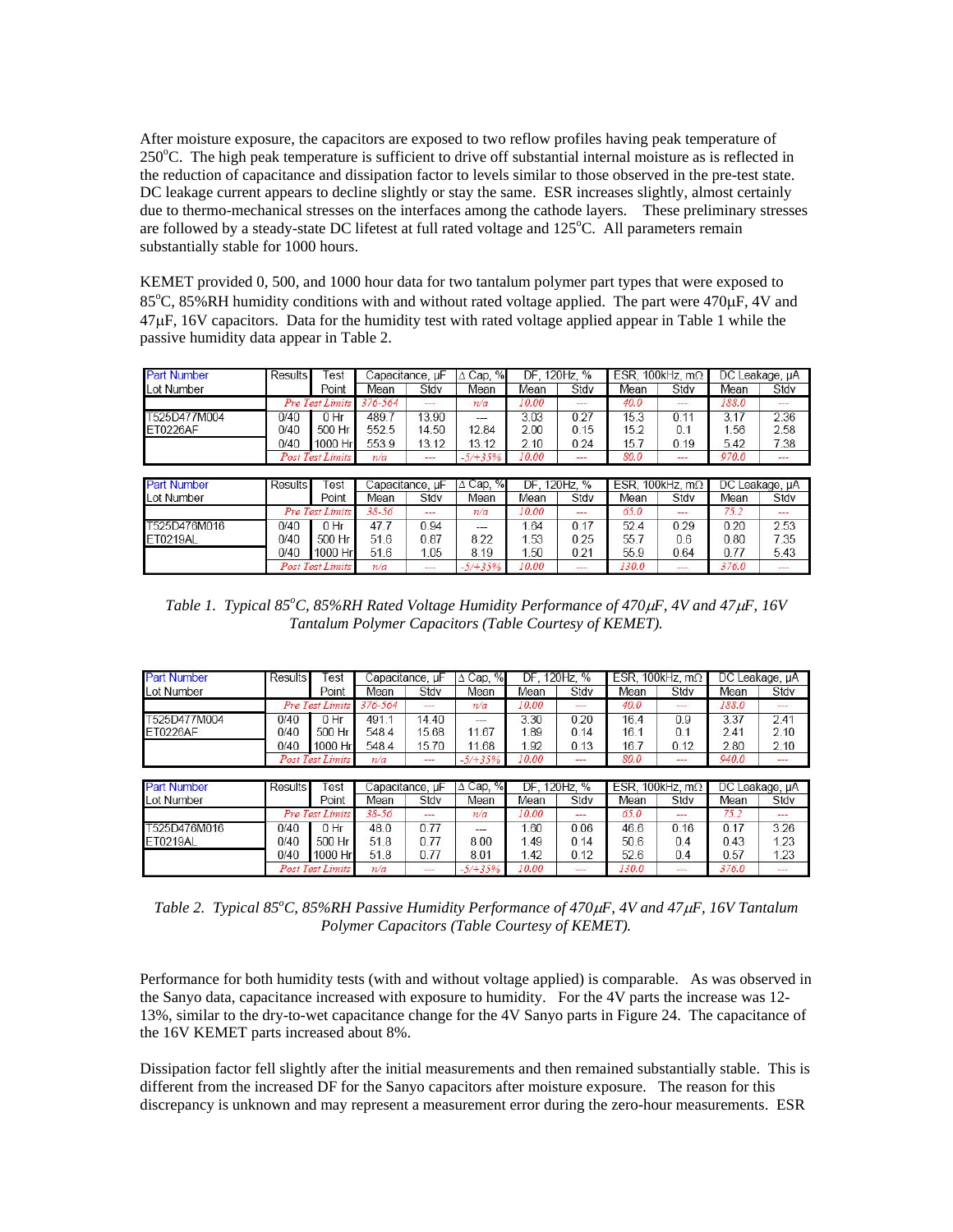was substantially stable for the 4V parts and increased slightly for the 16V parts. DC leakage was substantially stable. Although the test conditions were somewhat different for the Sanyo and KEMET tests, overall performance was comparable.

An important point must be made regarding the passive humidity test data of Table 2. The data indicate little degradation of performance after 1000 hours of exposure to 85°C, 85%RH. It must be noted that these data represent substantially *superior* performance of tantalum polymer capacitors versus MnO<sub>2</sub>-based  $t$ antalum capacitors. MnO<sub>2</sub>-based tantalum capacitors typically perform poorly on passive humidity tests and suffer substantially increased DC leakage after 1000 hours at 85°C, 85%RH. This DC leakage current increase is typically blamed on the migration of silver ions to the surface of the dielectric through porosity in the  $MnO<sub>2</sub>$  cathode layer.

The reasons for the superior performance of tantalum polymer capacitors on this test are not known with certainty. Some speculate that the polymer cathode coating is less porous than the  $MnO<sub>2</sub>$  layer and physically blocks migration of silver ions to the dielectric's surface. Others think that the effective surface charge of the dielectric is altered by the polymerization process such that silver ions are repelled from the dielectric.

### **Summary, Suitability for Space Applications, and Path Forward**

The primary objective of this FY05 task is to introduce the tantalum polymer capacitor technology and contrast it with the well-established MnO<sub>2</sub>-based technology. As a foundation for this introduction, the origins of the solid tantalum capacitor are reviewed and the basics of its internal construction are described.

The case for lower ESR is made and the original  $MnO<sub>2</sub>$  cathode material of the solid tantalum capacitor is identified as a major contributor to total device ESR. Various candidate materials are identified as potential replacements for  $MnO<sub>2</sub>$ , and the conductive polymer PEDT is identified as the material of first choice, while PPY is identified as a strong competitor. Processing options for creation of the conductive polymer are identified and typical assembly steps for the resulting capacitors are photographically documented.

Typical electrical characteristics of tantalum polymer capacitors are then presented. It is emphasized that the only significant electrical performance differences versus  $MnO<sub>2</sub>$ –based capacitors are the desired 2 to 3 times reduction in ESR and an undesired, but manageable increase in DC leakage current. In spite of the higher DC leakage current, the general robustness of the dielectric of lower-voltage tantalum polymer capacitors is demonstrated to be significantly superior to that of MnO2-based capacitors and this robustness reflects itself in superior long-term reliability on DC lifetests. This advantage does not hold for highervoltage devices. Finally, tantalum polymer capacitors are shown to react to environmental stresses in a generally predictable fashion, but appear to be more robust than MnO<sub>2</sub>-based capacitors to passive humidity exposure.

# Suitability for Space Applications

Some observations are in order regarding the suitability of tantalum polymer capacitors for use in spacecraft. The pertinent environmental factors are radiation and vacuum.

In comparison with semiconductor devices,  $MnO<sub>2</sub>$ -based tantalum capacitors are generally considered to be insensitive to radiation. Small shifts of roughly 10 mV/krad (Si) are observed in the open-circuit voltage of previously discharged capacitors, but this effect is transient and generally only of interest in highimpedance, small-signal circuits. However, tantalum capacitors are rarely used in such circuits, even when radiation is not of concern. Moreover, radiation-generated oxide defect concentrations for doses in excess of 10 Mrad (Si) are estimated to be orders of magnitude lower than intrinsic defect levels and are not thought to significantly impact long-term performance or reliability. Since the same dielectric and dielectric thickness are employed in tantalum polymer capacitors, these devices are expected to be similarly insensitive to radiation effects.